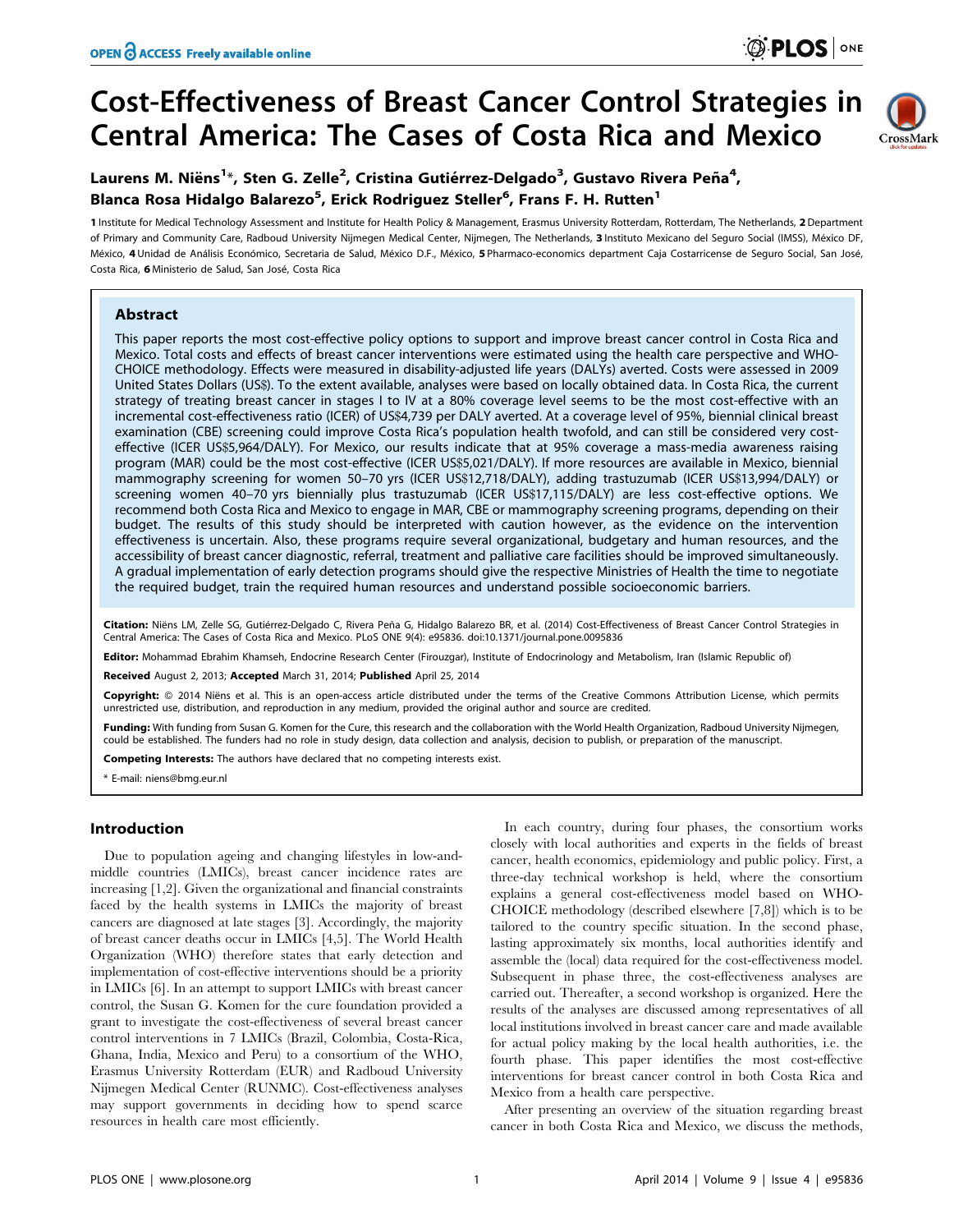data and interventions considered in this study and discuss the results.

## Breast cancer in Costa Rica and Mexico

Cancer incidence and mortality rates are rising across Central America [9,10]. In Costa Rica and Mexico breast cancer ranks among the top-five causes of death for women over 25 years old [11]. Between 1995 and 2003, breast cancer incidence increased by 32.3% to a rate of 40.07 per 100,000 women in Costa Rica [12]. In Mexico, breast cancer incidence increased as well and in both countries breast cancer mortality rates have increased since the 1980s [9,13,14]. In Costa Rica 13.14 breast cancer deaths per 100,000 women in 2006, the highest number among malignant neoplasms, are observed. Mortality rates per 100,000 women range from 28.19 in province 'Dota' to 1.23 Guácimo, while in provinces 'Los Chiles, 'La Cruz', and 'Garabito' no breast cancer related deaths were registered [12]. In Mexico mortality rates doubled over the last 20 years. The average mortality rate per 100,000 women in Mexico stands at 9.9 with regional differences from 13.2 and 11.8 respectively in the Federal District and the north to 9.7 and 7.0 respectively in the center and the south [15]. This increase caused breast cancer to overtake cervical cancer as the most deadly cancer among females in 2006 [14,15].Where in 1979 1,144 females died from the disease, in 2006 4,497 deaths were registered [15].

Although in Costa Rica and Mexico official recommendations for both breast self-examination (BSE) and mammography screening have existed for over a decade, their coverage levels remain very low and the large majority of breast cancer patients present at the hospital with advanced disease [16–18].

In light of the above, Non-Governmental Organizations (NGOs) and the general public put pressure on governments in Costa Rica and Mexico to improve treatment and early diagnosis through screening [19,20]. Hence, both countries face choices on efficient allocation of scarce resources for breast cancer screening.

#### Materials and Methods

#### Methods

General approach. We used the WHO-CHOICE methodology, described in detail elsewhere [7,8], as a basis of our analysis. This approach compares all possible interventions in a specific disease area to a situation where no interventions are implemented. The latter, a counterfactual 'null scenario', acts as a reference to compare the costs and effects of existing and new interventions. An intervention in isolation, or a combination of different interventions, is then implemented for 10 years in a modeled population. However, to include effects that occur after these 10 years, this modeled-population is tracked for 100 years. This approach enables us to make comparisons of the costs and health effects across a wide range of competing interventions, identify differences in relative cost-effectiveness and identify the most efficient mix of interventions to improve population health.

Breast Cancer Model. Costs and health effects are calculated using a state transition population model developed and explained in detail by Groot et al. [7]. Its structure is presented in Figure 1 [7]. The model simulates the development of a national population and accounts for births, background mortality and breast cancer epidemiology of a country. It includes a healthy state, a deceased state, and stage I to IV breast cancer states following the classification of the American Joint Committee on Cancer (AJCC) [21]. The effectiveness of each intervention is expressed in changes in disability weights (DWs i.e. health state valuations (HSVs)), case fatality rates (CFs, i.e. improved survival for treatment scenarios), or in more positive stage distributions (in awareness raising and screening interventions). Since the interventions affect mortality (i.e., CFs) and morbidity (DWs), intervention effectiveness is expressed in disability adjusted life years (DALYs) averted. The difference in the total number of healthy years lived by the population between each scenario and the null-scenario gives the population health gains in DALYs averted.Zelle et al. [22] improved the published model [7] by correcting HSVs for relapse, assuming that patients could only relapse to stage IV at a constant rate [23].

Interventions. An important element of the overall project is to select a set of appropriate interventions for breast cancer control in LMICs. Therefore, a study group at WHO-CHOICE defined a mix of 11 common and preferable practices in 2009 [22]. Participating countries can combine and adapt these practices to appropriately inform their specific policy questions. For Costa Rica and Mexico focus was placed on the cost-effectiveness of screening & treatment combinations. The most urgent policy questions in both countries concerned the age groups that should be targeted for screening and whether treating Her2/NEU+ patients with Trastuzumab was cost-effective. Therefore, the basic awareness raising intervention was excluded and different intervention scenarios, including treatment with Trastuzumab, were added. Combining the 11 common practices with or without Trastuzumab led to a total of 19 scenarios. Input from local policy makers led us to model the current situations of breast cancer control in Costa Rica and Mexico at 80% and 70% geographic coverage levels (i.e. reaching 80%/70% of those people who need services) respectively. In line with WHO-CHOICE methodology all other interventions were evaluated at a geographic coverage level of 95% [8]. An overview of the interventions is listed in table 1.

#### Data

Effectiveness. A key factor is the stage distribution of patients presenting at the hospital, given the breast cancer stage determines the survival and disability of the breast cancer patients and the effectiveness of each intervention [21].

In Costa Rica we obtained the current stage distribution from Ortiz [24], who studied breast cancer survival in Costa Rica between 2000 and 2003. Demographic data and incidence rates were obtained from the Statistical office of the Costa Rican Ministry of Health (MoH). For the prevalence we used the 2004 Global Burden of Disease estimates [25].

For Mexico, we used the current stage distribution from Knaul et al. [17], who studied 1904 patients that were all treated within the Mexican Social Security Institute (IMSS, its abbreviation in Spanish). Demographic data were obtained from the Mexican National Population Council [29]. For Mexico we obtained incidence rates based on GLOBOCAN 2008 adjusted by group of age considering the distribution from the Mexican Histopathology Registry 2006 [30,31]. For the prevalence in Mexico, as in Costa Rica, we used 2004 Global Burden of Disease estimates [25].

The case fatality rates for the treatment scenarios were based on Groot et al. (stage III & IV) and Zelle et al. (stage I & II), who corrected those from Groot et al. for the use of chemotherapy in stage I and II [7,22]. We take these CF's to represent technical efficiency, representing the maximum amount of DALYs that can be averted based on successful implementation of breast cancer diagnosis, treatment and follow-up. Disability weights were derived from the Global Burden of Disease estimates for long term sequela [25] using quality of life literature [26,27]. For stage I we took the disability estimate of 0.086 [28] and for stage IV we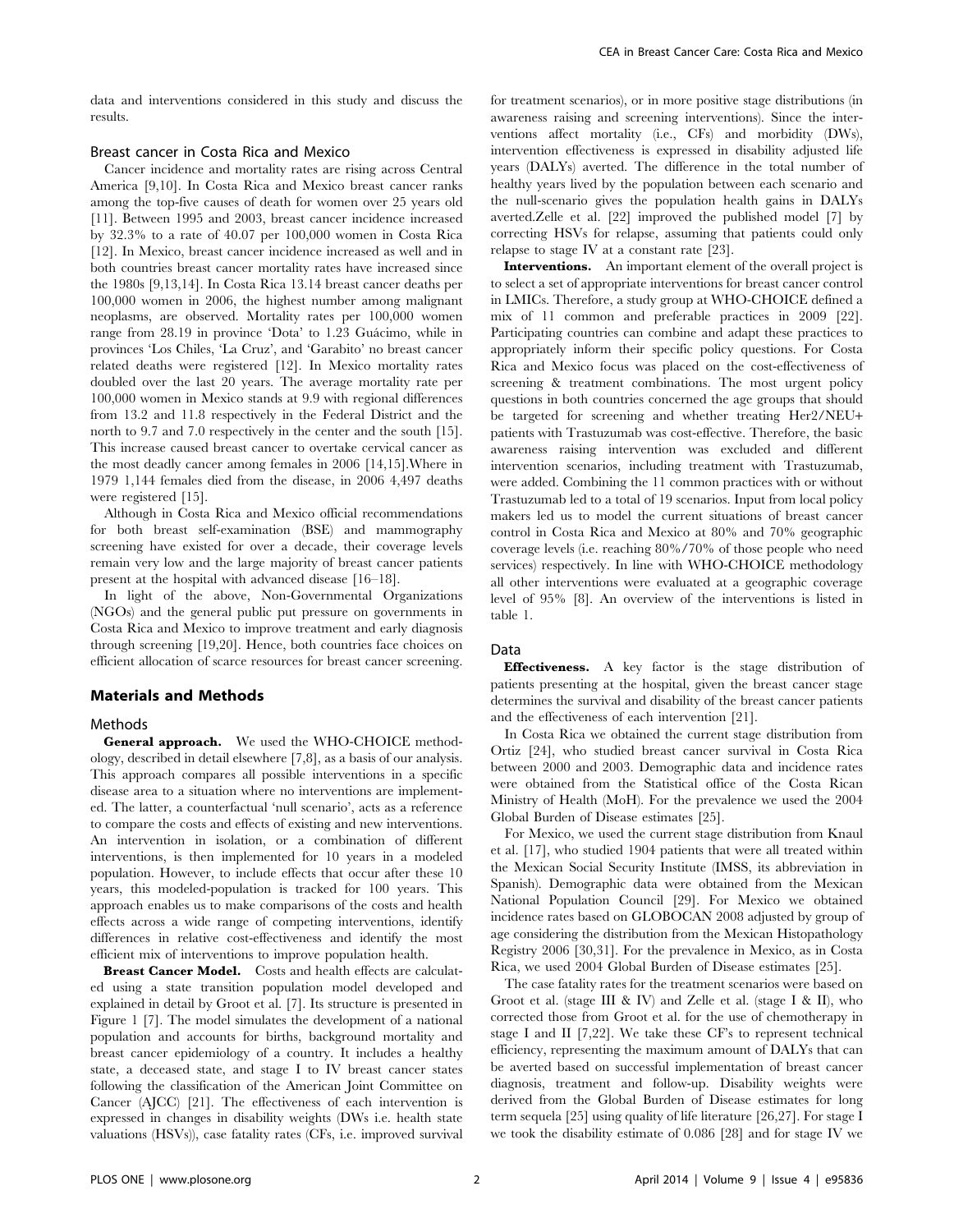

Figure 1. Graphical representation of the model showing the relationships between the different health states through the incidence rates of breast cancer (Ix1–Ix4), the different stage specific case fatality rates (Fx1–4), and the background mortality (M) [7]. Stage specific relapse rates to stage IV were used to correct health state valuations only (Rx1-Rx3). doi:10.1371/journal.pone.0095836.g001

combined the terminal estimate of 0.75 [28] with estimates from quality of life literature [26].

Since screening and awareness interventions as defined in international literature, alter the stage distribution, their effects on the stage distribution at presentation were estimated using the same methods applied by Zelle et al. [22]. Zelle et al. [22] use international study results to estimate the health effects of various screening options and account for the sensitivity of the screening

Table 1. Definition and classification of individual interventions (coverage) (based on [22]).

| <b>Treatment of individual stages</b>                                                                                                                                                                   | Down-staging interventions <sup>b</sup>                                                                                                                                                                                                                                  | Palliative care <sup>d</sup>                                                                                                                                                                                                                                      |
|---------------------------------------------------------------------------------------------------------------------------------------------------------------------------------------------------------|--------------------------------------------------------------------------------------------------------------------------------------------------------------------------------------------------------------------------------------------------------------------------|-------------------------------------------------------------------------------------------------------------------------------------------------------------------------------------------------------------------------------------------------------------------|
| Stage I treatment: lumpectomy withaxillary dissection<br>and radiotherapy. Eligible patients receive tamoxifen <sup>a</sup><br>or chemotherapy <sup>e</sup> [7,23,49].                                  | Basic Awareness Raising (BAR): community nurses training<br>program+opportunistic outreach activities by community<br>nurses to raise breast cancer awareness and educate on<br>breast self-examination techniques (BSE)+enhanced media<br>activities [50]. <sup>c</sup> | Basic Palliative Care (BPC): palliative care<br>volunteers training program+home-based<br>visits by volunteers every fortnight+pain<br>treatment through morphine, laxatives and<br>palliative radiotherapy (8 Gy in 1 fraction) for<br>eligible patients [49-51] |
| Stage II treatment: lumpectomy with axillary dissection<br>and radiotherapy. Eligible patients receive tamoxifen <sup>a</sup><br>or Chemotherapy <sup>e</sup> [7,23,49].                                | Mass-media awareness raising (MAR): BAR+mass media<br>campaign [50].                                                                                                                                                                                                     | Extended Palliative Care (EPC): BPC apart from<br>community nurses instead of palliative care<br>volunteers, pain treatment strengthened with<br>antidepressants, anti-emetics and zelodronic<br>acid [50-54].                                                    |
| Stage III treatment: modifiedmastectomy followed by<br>adjuvantchemotherapy <sup>e</sup> and radiotherapy <sup>f</sup> .Eligible<br>patients receive tamoxifen <sup>a</sup> [7,49].                     | Biennial clinical breast examination (CBE) screening in<br>asymptomatically women aged 40-69 years: community<br>nurses training program+active outreach screening by<br>community nurses+limited media activities [50,55].                                              |                                                                                                                                                                                                                                                                   |
| Stage IV treatment: adjuvant Chemotherapy <sup>e</sup> and<br>radiotherapy (10 Gy)+end of life hospitalization.<br>Eligible patients receive total mastectomy and/or<br>tamoxifen <sup>a</sup> [49,56]. | Biennial mammography screening in asymptomatic<br>women aged 50-69 years+limited media activities [7].                                                                                                                                                                   |                                                                                                                                                                                                                                                                   |
| Treatment of stage I-IV as listed above plus the<br>addition of Trastuzumab <sup>9</sup> for Her2/NEU+ patients.                                                                                        | Biennial mammography screening in asymptomatic<br>women aged 40-69 years+limited media activities [7]. <sup>c</sup>                                                                                                                                                      |                                                                                                                                                                                                                                                                   |

<sup>a</sup>Endocrine therapy consists of 20 mg tamoxifen per day for 5 years.

b<br>Down-staging interventions cause a shift in stage distribution and are only modeled in combination with treatment of all stages (I–IV).

c BAR was excluded as a standalone intervention in Costa Rica and Mexico.

<sup>d</sup>Palliative care interventions are only applied to stage IV patients, and substitutes stage IV treatment.

e The (neo)adjuvant chemotherapy combination regimen consists of 7 cycles of Epirubicin, Fluorouracil and cyclophosphamide (FEC regimen) Given on an outpatient basis.

<sup>f</sup>Radiotherapy includes a standard dose of 50 Gy given in 25 fractions of 2 Gy on an outpatient basis.

<sup>9</sup>Trastuzumab is given for 8 months.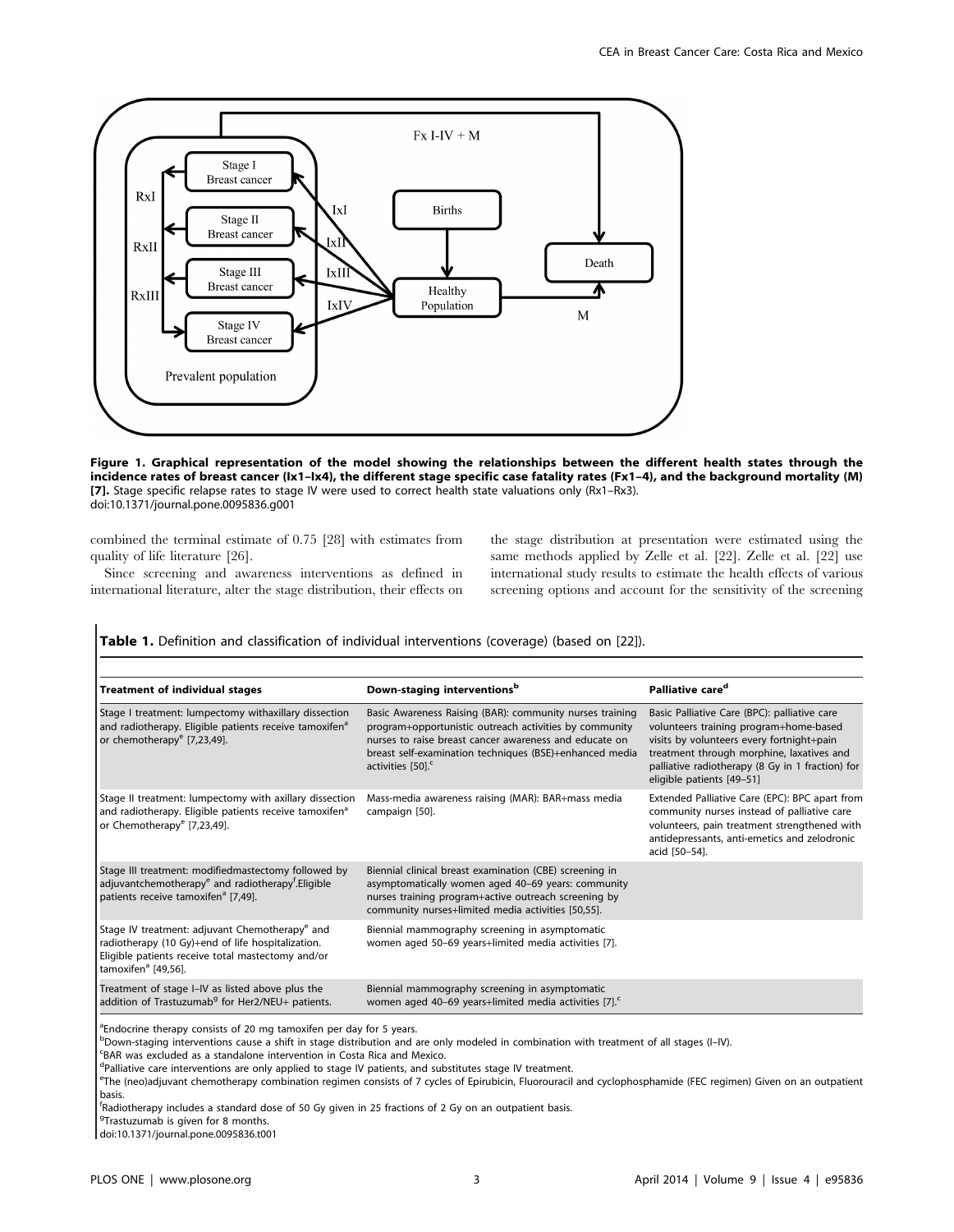| Table 2. Analyzed interventions and the estimates used for the stage were interventions are applied to. |                       |                       |                       |                       |                   |                   |           |          |                          |                          |                |                          |
|---------------------------------------------------------------------------------------------------------|-----------------------|-----------------------|-----------------------|-----------------------|-------------------|-------------------|-----------|----------|--------------------------|--------------------------|----------------|--------------------------|
|                                                                                                         | CF Rates <sup>a</sup> | CF Rates <sup>a</sup> | CF Rates <sup>a</sup> | CF Rates <sup>a</sup> | DW's <sup>b</sup> | DW's <sup>b</sup> | DW'sb     | DW's     | Stage Dist. <sup>c</sup> | Stage Dist. <sup>c</sup> | Stage Dist."   | Stage Dist. <sup>c</sup> |
| Costa Rica (CR) - Intervention                                                                          | stage I               | Stage II              | Stage III             | Stage IV              | stage I           | Stage II          | Stage III | Stage IV | % in stage I             | % in stage II            | % in stage III | % in stage IV            |
| Untreated                                                                                               | 0.0207                | 0.0654                | 0.1556                | 0.3112                | 0.086             | 0.097             | 0.104     | 0.375    | 14.6%                    | 41.6%                    | 20.4%          | 23.4%                    |
| Stage I treatment                                                                                       | 0.0056                |                       |                       |                       | 0.086             |                   |           |          | 14.6%                    |                          |                |                          |
| Stage II treatment                                                                                      |                       | 0.0393                |                       |                       |                   | 0.097             |           |          |                          | 41.6%                    |                |                          |
| Stage III treatment                                                                                     |                       |                       | 0.0930                |                       |                   |                   | 0.104     |          |                          |                          | 20.4%          |                          |
| Stage IV treatment                                                                                      |                       |                       |                       | 0.2750                |                   |                   |           | 0.154    |                          |                          |                | 23.4%                    |
| Basic Palliative Care (BPC)                                                                             |                       |                       |                       | 0.2750                |                   |                   |           | 0.153    |                          |                          |                | 23.4%                    |
| Extended Palliative Care (EPC)                                                                          |                       |                       |                       | 0.2750                |                   |                   |           | 0.152    |                          |                          |                | 23.4%                    |
| Current Country Situation                                                                               | 0.0056                | 0.0393                | 0.0930                | 0.2750                | 0.086             | 0.097             | 0.104     | 0.154    | 14.6%                    | 41.6%                    | 20.4%          | 23.4%                    |
| Mass-media Awareness Raising<br>(MAR)                                                                   | 0.0056                | 0.0393                | 0.0930                | 0.2750                | 0.086             | 0.097             | 0.104     | 0.154    | 21.1%                    | 41.5%                    | 24.1%          | 13.3%                    |
| Biennial CBE screening (40-69)                                                                          | 0.0056                | 0.0393                | 0.0930                | 0.2750                | 0.086             | 0.097             | 0.104     | 0.154    | 32.0%                    | 34.3%                    | 25.8%          | 7.9%                     |
| Biennial mammography screening<br>$(50 - 69)$                                                           | 0.0056                | 0.0393                | 0.0930                | 0.2750                | 0.086             | 0.097             | 0.104     | 0.154    | 35.0%                    | 37.5%                    | 21.1%          | 6.5%                     |
| Biennial mammography screening<br>$(40 - 69)$                                                           | 0.0056                | 0.0393                | 0.0930                | 0.2750                | 0.086             | 0.097             | 0.104     | 0.154    | 40.0%                    | 42.8%                    | 13.2%          | 4.0%                     |
| With Trastuzumab                                                                                        | 0.0050                | 0.0353                | 0.0835                | 0.2470                | 0.086             | 0.097             | 0.104     | 0.154    |                          |                          |                |                          |
| Mexico(MX) - Intervention                                                                               | stage I               | Stage II              | Stage III             | Stage IV              | stage I           | =<br>Stage        | Stage III | Stage IV | % in stage I             | % in stage II            | % in stage III | % in stage IV            |
| Untreated                                                                                               | 0.0207                | 0.0654                | 0.1556                | 0.3112                | 0.086             | 0.097             | 0.104     | 0.375    | 13.8%                    | 39.6%                    | 33.9%          | 12.7%                    |
| Stage I treatment                                                                                       | 0.0056                |                       |                       |                       | 0.086             |                   |           |          | 13.8%                    |                          |                |                          |
| Stage II treatment                                                                                      |                       | 0.0393                |                       |                       |                   | 0.097             |           |          |                          | 39.6%                    |                |                          |
| Stage III treatment                                                                                     |                       |                       | 0.0930                |                       |                   |                   | 0.104     |          |                          |                          | 33.9%          |                          |
| Stage IV treatment                                                                                      |                       |                       |                       | 0.2750                |                   |                   |           | 0.154    |                          |                          |                | 12.7%                    |
| Basic Palliative Care (BPC)                                                                             |                       |                       |                       | 0.2750                |                   |                   |           | 0.153    |                          |                          |                | 12.7%                    |
| Extended Palliative Care<br>(EPC)                                                                       |                       |                       |                       | 0.2750                |                   |                   |           | 0.152    |                          |                          |                | 12.7%                    |
| Current Country Situation                                                                               | 0.0056                | 0.0393                | 0.0930                | 0.2750                | 0.086             | 0.097             | 0.104     | 0.154    | 13.8%                    | 39.6%                    | 33.9%          | 12.7%                    |
| Mass-media Awareness<br>Raising (MAR)                                                                   | 0.0056                | 0.0393                | 0.0930                | 0.2750                | 0.086             | 0.097             | 0.104     | 0.154    | 21.1%                    | 41.5%                    | 24.7%          | $12.7%^{d}$              |
| Biennial CBE screening<br>$(40 - 69)$                                                                   | 0.0056                | 0.0393                | 0.0930                | 0.2750                | 0.086             | 0.097             | 0.104     | 0.154    | 30.5%                    | 32.6%                    | 28.3%          | 8.7%                     |
| Biennial mammography<br>screening (50-69)                                                               | 0.0056                | 0.0393                | 0.0930                | 0.2750                | 0.086             | 0.097             | 0.104     | 0.154    | 33.9%                    | 36.3%                    | 22.8%          | 7.0%                     |
| Biennial mammography<br>screening (40–69)                                                               | 0.0056                | 0.0393                | 0.0930                | 0.2750                | 0.086             | 0.097             | 0.104     | 0.154    | 39.1%                    | 41.8%                    | 14.6%          | 4.5%                     |

## PLOS ONE | www.plosone.org | e95836 4 April 2014 | Volume 9 | Issue 4 | e95836

CEA in Breast Cancer Care: Costa Rica and Mexico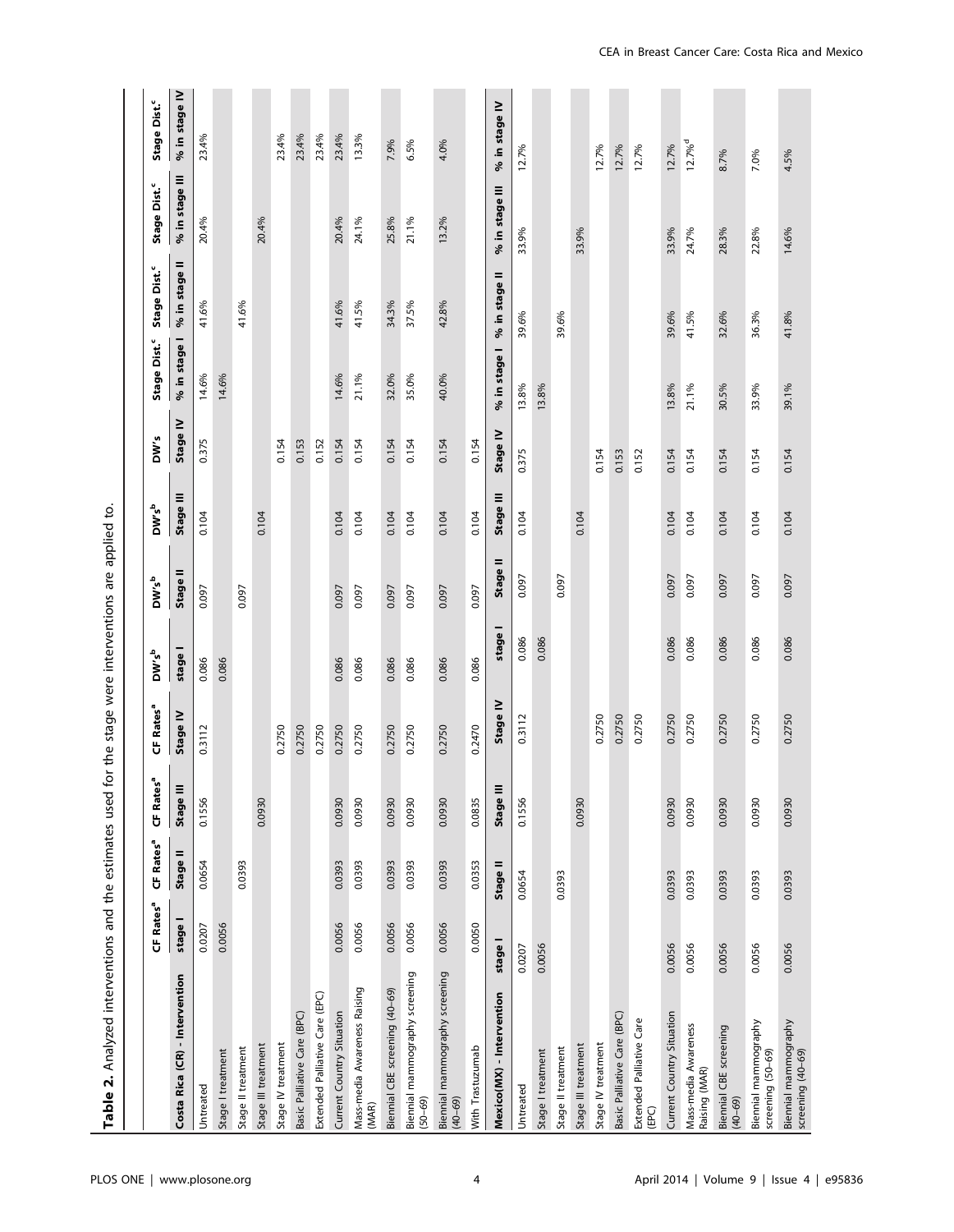| f |
|---|
| ć |
|   |
|   |

| <b>Table 2.</b> Cont.                                                                  |                    |        |                 |  |                                         |  |                                                                                                                                                           |  |
|----------------------------------------------------------------------------------------|--------------------|--------|-----------------|--|-----------------------------------------|--|-----------------------------------------------------------------------------------------------------------------------------------------------------------|--|
| <b><i>Mexico(MX) - Intervention stage I</i></b>                                        | Stage II Stage III |        | <b>Stage IV</b> |  |                                         |  | Stage II Stage III Stage II 9% in stage I % in stage II % in stage III % in stage IV                                                                      |  |
| Vith Trastuzumab                                                                       | $0.0054$ 0.0374    | 0.0865 | 0.2569          |  | $0.086$ $0.104$ $0.097$ $0.000$ $0.004$ |  |                                                                                                                                                           |  |
| ${}^3C$ ase Eatality - Estimates for stages III and IV are from Groot et al. [7] and 1 |                    |        |                 |  |                                         |  | for stages   and    from $7$ elle et al. [22]. The CEs for the untreated patients are from Groot et al. [7] and were corrected based on Bloom et al. [57] |  |

<sup>a</sup>case Fatality - Estimates for stages III and IV are from Groot et al. [7] and for stages I and II from Zelle et al. [22]. The CFs for the untreated patients are from Groot et al. [7] and were corrected based on Bloom et et al.[22] <sup>b</sup>Disability Weights - Estimates from Zelle

[50]; Effects of screening interventions were based on stage shifts from baseline Groot et al.[7] to the stage distribution USA in Bland et al. [58]. Stage shifts were adapted by calculating relative differences in detection rates between the USA and CR/MX from Duffy & Gabe [59]. Calculations included age-specific incidence (MoH CR & Unidad Ana Current stage distribution CR is based on Ortiz [24]; MX onKnaul et al. [17]; Effects of MAR derived from Devi [50]; Effects of screening interventions were based on stage shifts from baseline Groot et al.[7] to the stage included age-specific incidence (MoH CR & Unidad Analysis Económica MX), prevalence (WHO 2008), sojourn time Duffy & Gabe [59], sensitivity Bobo et al. [60] and attendance rates (75% in the USA vs. 80% in Costa Rica and Mexico).<br><sup>4</sup>We assumed in Mexico implementing MAR could not Calculations included<br>sta Rica and Mexico) from Duffy & Gabe [59]. Calc<br>1 the USA vs. 80% in Costa I  $0.6%$ (75% in the USA vs. 80%<br>III with the difference of in Bland et al. [58]. Stage shifts were adapted by calculating relative differences in detection rates between the USA and CR/MX<br>ómica MX), prevalence (WHO 2008), sojourn time Duffy & Gabe [59], sensitivity Bobo et al. [60 Devi [ Current stage distribution CR is based on Ortiz [24]; MX onKnaul et al. [17]; Effects of MAR derived from to a higher proportion USA in Bland Económica we<br>X

doi:10.1371/journal.pone.0095836.t002 doi:10.1371/journal.pone.0095836.t002 method, attendance rates (80% in both countries), incidence rates and demography in target groups. For each intervention, table 2 gives an overview of the estimates used in every stage.

Costs. In line with the WHO-CHOICE approach we distinguished patient, program and training costs, which were calculated by multiplying quantities of applied procedures by their corresponding unit costs. Patient costs were dependent on patient consumption (utilization) of explicit resources (procedures) for diagnosis, treatment, follow-up, early detection and screening.

Although Costa Rica has developed several guidelines for treating breast cancer over the years [18,32], local specialists informed us that treatments differ somewhat across hospitals. Therefore, together with these specialists, we revised the entire set of resource items to reflect the (average) current breast cancer treatment practices in Costa Rica.

In Mexico the health care system has three main public institutions providing health care to different groups. Whereas the Instituto Mexicano del Seguro Social (IMSS) covers salaried workers in the private sector, the Instituto de Seguridad y Servicios Sociales de los Trabajadores del Estado (ISSSTE) provides benefits for government workers. Finally, Seguro Popular concerns voluntary public insurance for the non-salaried workers or unemployed. Specialists in Mexico informed us treatment and reimbursement between these institutions may differ due to, for example, differences in salaries and drug prices. Hence we used resource utilization estimates of IMSS, which provides social insurance to approximately 40% of Mexico's population [33].

Whenever possible we used locally obtained costing data. When not available we applied the original WHO-CHOICE estimates for either country. These estimates are based on econometric analysis of a detailed WHO-CHOICE database from South Africa including a set of standard salaries, drugs, outpatient visits, materials and supplies, capacity utilization and transportation multipliers [34]. In Costa Rica, the CCSS provided readily available unit costs of most breast cancer procedures. For Mexico, contrary to Salomon et al. [35], who used the WHO-CHOICE original estimates on costs, in this study we used a detailed microcosting exercise performed by IMSS [36].

Costs of the procedures used for Costa Rica and Mexico are listed in table 3.We also integrated evaluation costs of women presenting without breast cancer, included the costs of diagnosing all other stages (only for stages I–IV separately) and, regarding screening interventions, included costs for evaluating false positives.

For the program-level costs, which capture management, administrative, media and law-enforcement costs, and costs for training of healthcare personnel we used local salaries and WHO-CHOICE allocation rules for Costa Rica. For Mexico we used the standard WHO-CHOICE program cost estimates and allocation rules. Media and operating costs (i.e. prices for broadcasting, flyers, and posters) were provided by the CCSS in Costa Rica and the MoH in Mexico.

Training costs were primarily based on training the required health care workers for each intervention. We maintained the allocation assumptions listed in the WHO-CHOICE model as set by Zelle et al. [22] and used local salaries and WHO standard salaries for Costa Rica and Mexico respectively. In both countries all costs were estimated in 2009 local currency units (i.e. Costa Rican colones (CRC) and Mexican pesos (MXN)) and converted to U.S. dollars (US\$) using the 2009 exchange rate  $(1.00US\$  = 560.45CRC and  $1.00US\$  = 13.06MXN\\$ [34,35]. Both health effects (DALYs) and costs (US\$) were discounted at a rate of 3% annually, which is recommended by WHO-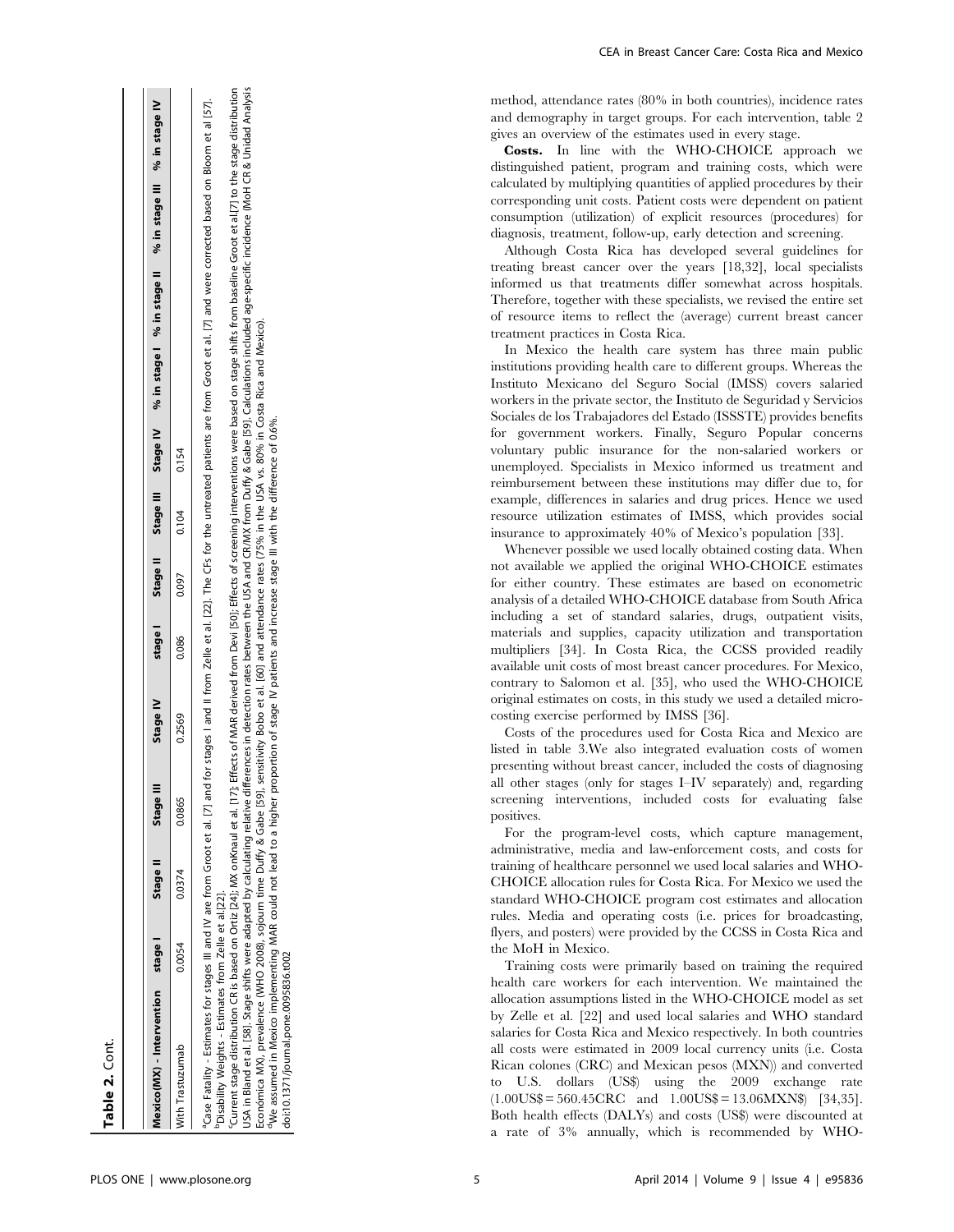| Table 3. Average utilization of diagnosis and treatment ingredients and unit costs per patient.                          |                          |                          |                          |                          |                          |                          |                          |                          |                          |                          | Palliative                      | Palliative                      | Unit cost                   |                                 |
|--------------------------------------------------------------------------------------------------------------------------|--------------------------|--------------------------|--------------------------|--------------------------|--------------------------|--------------------------|--------------------------|--------------------------|--------------------------|--------------------------|---------------------------------|---------------------------------|-----------------------------|---------------------------------|
| Procedure and Ingredients                                                                                                | Stage I                  | Stage I                  | Stage II                 | il əbr<br>šã             | Stage III                | Stage III                | Stage IV                 | Stage IV                 | Relapse                  | Relapse                  | (Extended)<br>Care <sup>g</sup> | (Extended)<br>Care <sup>g</sup> | per patient<br>$(US\sp{3})$ | Unit cost per<br>patient (US\$) |
| Initial diagnosis and<br>evaluation during<br>treatment                                                                  | Costa Rica Mexico        |                          | Costa Rica Mexico        |                          | Costa Rica Mexico        |                          | Costa Rica               | Mexico                   | Costa<br>Rica            | Mexico                   | Costa Rica                      | Mexico                          | Costa Rica                  | Mexico                          |
| No. of health center visits                                                                                              | $\overline{\phantom{0}}$ | $\overline{\phantom{0}}$ | $\overline{\phantom{0}}$ |                          | $\overline{\phantom{0}}$ |                          | $\overline{ }$           | $\overline{\phantom{0}}$ | $\overline{\phantom{0}}$ | $\overline{\phantom{0}}$ |                                 |                                 | $23,69^a$                   | 25,40°                          |
| No. of hospital visits                                                                                                   | $\sim$                   | $\sim$                   | $\sim$                   | $\sim$                   | $\sim$                   | $\sim$                   | $\sim$                   | $\sim$                   | $\sim$                   | $\sim$                   |                                 |                                 | 63,187 <sup>a</sup>         | 80,47 <sup>c</sup>              |
| Bilateral Mammography                                                                                                    | $\overline{\phantom{0}}$ | $\overline{\phantom{m}}$ | $\overline{\phantom{0}}$ | $\overline{ }$           | $\sim$                   | $\overline{\phantom{m}}$ | $\mathbf{r}$             | $\mathbf{r}$             | $\mathbf{r}$             | $\mathbf{r}$             |                                 |                                 | 45,44ª                      | 42,27 <sup>d</sup>              |
| Complete blood count                                                                                                     | $\overline{ }$           | $\overline{\phantom{a}}$ | $\overline{ }$           | $\overline{ }$           | $\overline{\phantom{a}}$ | $\overline{\phantom{a}}$ | $\overline{ }$           | $\overline{ }$           | $\circ$                  | $\circ$                  |                                 |                                 | $17,50^{b}$                 | $10,34^d$                       |
| FNA or core needle<br>biopsy                                                                                             |                          | $\overline{ }$           |                          |                          |                          | $\overline{ }$           | $\overline{ }$           | $\overline{ }$           | $\blacksquare$           | $\mathbf{I}$             |                                 |                                 | $71,62^{a}$                 | $91,52^c$                       |
| Liver function tests                                                                                                     | $\infty$                 | $\infty$                 | $\infty$                 | $\infty$                 | $\infty$                 | $\infty$                 | $\infty$                 | $\infty$                 | $\overline{ }$           | $\overline{ }$           |                                 |                                 | 40,31 <sup>a</sup>          | $10,34^d$                       |
| Ultrasonography                                                                                                          | $\overline{\phantom{0}}$ | $\overline{\phantom{m}}$ | $\overline{\phantom{0}}$ |                          | $\overline{\phantom{0}}$ | $\overline{\phantom{0}}$ | $\overline{ }$           | $\overline{\phantom{m}}$ | $\mathbf{I}$             | $\mathbf{I}$             |                                 |                                 | $23,65^{\mathrm{b}}$        | 48,32 <sup>d</sup>              |
| Renal function tests                                                                                                     | $\infty$                 | $\infty$                 | $\infty$                 | $\infty$                 | $\infty$                 | $\infty$                 | $\infty$                 | $\infty$                 | $\overline{ }$           | $\overline{ }$           |                                 |                                 | 9,81 <sup>a</sup>           | $10,34^d$                       |
| Bone scan                                                                                                                | $\mathbf{I}$             | $\mathbf{r}$             | $\mathbf{r}$             |                          | $\overline{\phantom{0}}$ | $\overline{\phantom{0}}$ | $\overline{ }$           | $\overline{ }$           | $\mathbf{r}$             |                          |                                 |                                 | $108,01^{b}$                | $192,57^d$                      |
| Chest X-ray                                                                                                              |                          | $\overline{ }$           |                          |                          |                          |                          |                          | $\overline{ }$           | $\blacksquare$           |                          |                                 |                                 | $16, 11^a$                  | $14,93^c$                       |
| 53                                                                                                                       |                          |                          |                          |                          | $\overline{\phantom{0}}$ |                          |                          |                          | $\mathbf{r}$             | $\mathbf{r}$             |                                 |                                 | $10,14^{b}$                 | 27,26 <sup>f</sup>              |
| Her2/neu test                                                                                                            | $\overline{ }$           | $\overline{\phantom{0}}$ | $\overline{ }$           | $\overline{ }$           | $\overline{ }$           | $\overline{\phantom{0}}$ | $\overline{ }$           | $\overline{ }$           |                          |                          |                                 |                                 | 27,73 <sup>e</sup>          | 32,70 <sup>d</sup>              |
| Non-breast cancer evaluation                                                                                             |                          |                          |                          |                          |                          |                          |                          |                          |                          |                          |                                 |                                 |                             |                                 |
| No. of health<br>center visits                                                                                           | 2                        | 2                        | 2                        | 2                        | $\sim$                   | 2                        | 2                        | 2                        |                          |                          |                                 |                                 | $23,69^{a}$                 | 25,40°                          |
| Bilateral Mammography                                                                                                    | $\overline{ }$           | $\overline{a}$           | $\overline{ }$           | $\overline{\phantom{0}}$ | $\overline{ }$           | $\overline{ }$           | $\overline{\phantom{0}}$ | $\overline{ }$           |                          |                          |                                 |                                 | 45,44ª                      | 42,27 <sup>d</sup>              |
| Ultrasonography                                                                                                          | 0.28                     | 0.28                     | 0.28                     | 0.28                     | 0.28                     | 0.28                     | 0.28                     | 0.28                     |                          |                          |                                 |                                 | $22,68^b$                   | $22,59^c$                       |
| FNA or core needle<br>biopsy                                                                                             | 0.02                     | 0.02                     | 0.02                     | 0.02                     | 0.02                     | 0.02                     | 0.02                     | 0.02                     |                          |                          |                                 |                                 | $71,62^{b}$                 | $91,52^c$                       |
| Treatment                                                                                                                |                          |                          |                          |                          |                          |                          |                          |                          |                          |                          |                                 |                                 |                             |                                 |
| No. of hospitalization<br>days                                                                                           | $\sim$                   | $\sim$                   | $\sim$                   | $\sim$                   | $\sim$                   | $\sim$                   | $\circ$                  | $\circ$                  | $\circ$                  | $\circ$                  | 6                               |                                 | $134,55^a$                  | 292,11 <sup>c</sup>             |
| No. of OPD visits<br>radiotherapy                                                                                        | 30                       | $\circ$                  | 30                       | $\circ$                  | 30                       | $\circ$                  | 30                       | $\circ$                  | 30                       | $\circ$                  |                                 | $\circ$                         | 63,16ª                      | 80,47 <sup>c</sup>              |
| receiving surgical intervention<br>(Lump. = Lumpectomy<br>and Mast. = Mastectomy)<br>No. of OPD visits<br>chemotherapy % | $\circ$                  | $\overline{ }$           | $\circ$                  | $\overline{ }$           | 6                        | $\overline{ }$           | 9                        | $\overline{ }$           | $\circ$                  | $\overline{ }$           |                                 |                                 | 63,16ª                      | 80,47°                          |
|                                                                                                                          | Lump.                    | Lump.                    | Lump.                    | Lump.                    | Lump.                    | Lump.                    | Lump.                    | Lump.                    | Lump.                    | Lump.                    | Lump.                           | Lump.                           | 239,33 <sup>b</sup>         | 805,59°                         |
|                                                                                                                          | 60%                      | 80%                      | 60%                      | 0,40%                    | 20%                      | 0%                       |                          |                          | $\overline{\phantom{a}}$ |                          |                                 |                                 |                             |                                 |
|                                                                                                                          | Mast.                    | Mast.                    | Mast.                    | Mast.                    | Mast.                    | Mast.                    | Mast.                    | Mast.                    | Mast.                    | Mast.                    | Mast.                           | Mast.                           | $243,27^{b}$                | 857,34 <sup>d</sup>             |
|                                                                                                                          | 40%                      | 20%                      | 40%                      | 60%                      | 80%                      | 30%                      | 10%                      |                          | 10%                      |                          | 5%                              |                                 |                             |                                 |

CEA in Breast Cancer Care: Costa Rica and Mexico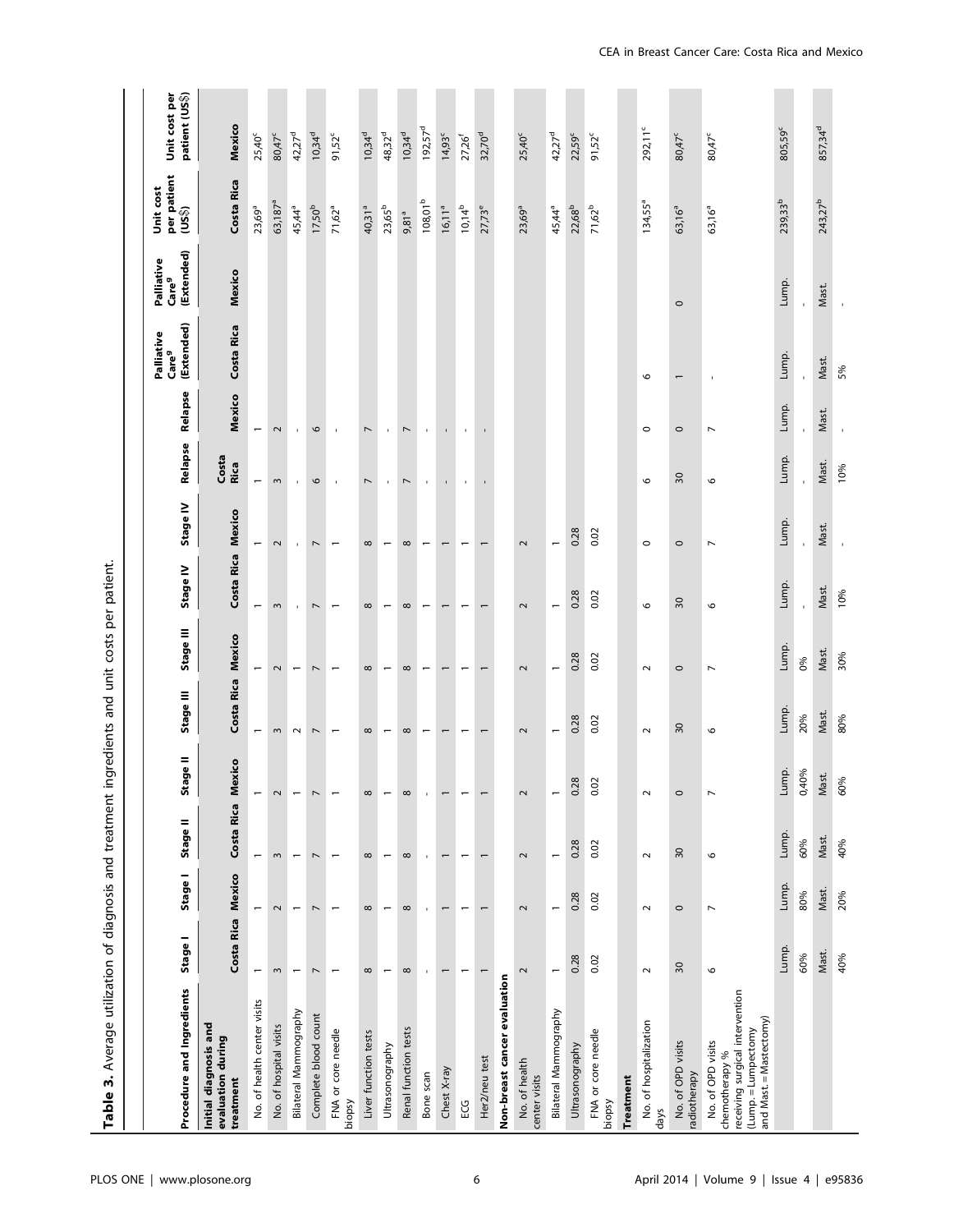| Table 3. Cont.                                                                                                                                                                                                                                                                                                                                          |                   |         |                   |          |                   |           |                   |          |               |         |                                               |                                               |                                    |                                 |
|---------------------------------------------------------------------------------------------------------------------------------------------------------------------------------------------------------------------------------------------------------------------------------------------------------------------------------------------------------|-------------------|---------|-------------------|----------|-------------------|-----------|-------------------|----------|---------------|---------|-----------------------------------------------|-----------------------------------------------|------------------------------------|---------------------------------|
|                                                                                                                                                                                                                                                                                                                                                         |                   |         |                   |          |                   |           |                   |          |               |         |                                               |                                               |                                    |                                 |
| Procedure and Ingredients                                                                                                                                                                                                                                                                                                                               | Stage I           | Stage I | Stage II          | Stage II | Stage III         | Stage III | Stage IV          | Stage IV | Relapse       | Relapse | (Extended)<br>Palliative<br>Care <sup>g</sup> | (Extended)<br>Palliative<br>Care <sup>g</sup> | per patient<br>Unit cost<br>(US\$) | patient (US\$)<br>Unit cost per |
| Initial diagnosis and<br>evaluation during<br>treatment                                                                                                                                                                                                                                                                                                 | Costa Rica Mexico |         | Costa Rica Mexico |          | Costa Rica Mexico |           | Costa Rica Mexico |          | Costa<br>Rica | Mexico  | Costa Rica                                    | Mexico                                        | Costa Rica                         | Mexico                          |
| % receiving anesthesia                                                                                                                                                                                                                                                                                                                                  | 60%               |         | 70%               |          | 90%               |           | 5%                | ï        | 5%            | ï       | 5%                                            | ï                                             | $61,22^{b}$                        | 76,68 <sup>c</sup>              |
| % receiving radiotherapy <sup>h</sup>                                                                                                                                                                                                                                                                                                                   | 70%               | 86%     | 70%               | 80%      | 100%              | 100%      | 30%               | 0%       | 30%           | 0%      | l,                                            |                                               | 500,52 <sup>b</sup>                | 438,20°                         |
| % receiving endocrine<br>treatment                                                                                                                                                                                                                                                                                                                      | 61%               | 50%     | 61%               | 40%      | 61%               | 65%       | 61%               | 40%      | 61%           | 40%     | 61%                                           | 50%                                           | 0,04/day <sup>a</sup>              | $0,51^d$                        |
| % receiving chemotherapy                                                                                                                                                                                                                                                                                                                                | 0%                | 80%     | 20%               | 100%     | 60%               | 100%      | 60%               | 90%      | 80%           | 0%      |                                               |                                               | 1469,97 <sup>a</sup>               | 2327,20 <sup>c</sup>            |
| % receiving boost<br>radiotherapy <sup>k</sup>                                                                                                                                                                                                                                                                                                          |                   |         |                   |          |                   |           |                   |          |               |         | 41%                                           | 65%                                           | $71,23^{b}$                        | $106, 16^{c}$                   |
| % receiving home based visits                                                                                                                                                                                                                                                                                                                           |                   |         |                   |          |                   |           |                   |          |               |         | 75%                                           | 75%                                           | $23,69^a$                          | 25,40°                          |
| % receiving morphine                                                                                                                                                                                                                                                                                                                                    |                   |         |                   |          |                   |           |                   |          |               |         | 84%                                           | 100%                                          | $0,59$ /day <sup>a</sup>           | $1/12^c$                        |
| % receiving laxative <sup>m</sup>                                                                                                                                                                                                                                                                                                                       |                   |         |                   |          |                   |           |                   |          |               |         | 50%                                           | 47%                                           | $0,10$ /day <sup>a</sup>           | $0,03^c$                        |
| % receiving Ondansetron"                                                                                                                                                                                                                                                                                                                                |                   |         |                   |          |                   |           |                   |          |               |         | 36%                                           | 60%                                           | $2,80$ /day <sup>a</sup>           | $1.72^c$                        |
| % receiving Amitriptyline <sup>o</sup>                                                                                                                                                                                                                                                                                                                  |                   |         |                   |          |                   |           |                   |          |               |         | 41%                                           | 100%                                          | $0,04^a$                           | $0,37^c$                        |
| % receiving Zelodronic Acid <sup>P</sup>                                                                                                                                                                                                                                                                                                                |                   |         |                   |          |                   |           | 30%               | 30%      | 30%           | 30%     | 30%                                           |                                               | 200,00ª                            | 260,18 <sup>d</sup>             |
| % receiving Trastuzumab                                                                                                                                                                                                                                                                                                                                 | 30%               | 11%     | 30%               | 14%      | 30%               | 21%       | 30%               | 19%      | 30%           | 7%      |                                               |                                               | 1800 <sup>a</sup>                  | 1610 <sup>c</sup>               |
| bunit costs WHO-CHOICE database in 2000 US\$. Corrected for inflation: 2000-2009 (2.81 in CR & 1.66 in MX). 2009 exchange rates were used (560.45 CRC/US\$ & 13.06 MXN/US\$).<br>Based on communication with Unidad de Análisis Económico of MoH.<br>Based on estimates by Costa Rican CCSS.<br>Based on Norum et al. [61].<br>Based on values of IMSS. |                   |         |                   |          |                   |           |                   |          |               |         |                                               |                                               |                                    |                                 |
| <sup>9</sup> palliative care (substitutes stage IV treatment).<br>Based on Knaul et al. [11].                                                                                                                                                                                                                                                           |                   |         |                   |          |                   |           |                   |          |               |         |                                               |                                               |                                    |                                 |

 $\blacksquare$ 

doi:10.1371/journal.pone.0095836.t003

h50 Gy given in 25 fractions of 2 Gy. idaily dose of 20 mg. Tamoxifen for 5 years. j7 cycles of Epirubicin, Fluorouracil and cyclophosphamide (FEC regimen).

k1 fraction of 10 Gy. l40 ml/54 s days. m35 mg/54 days. n8 mg/day. p5 mg/day. o751mg/day.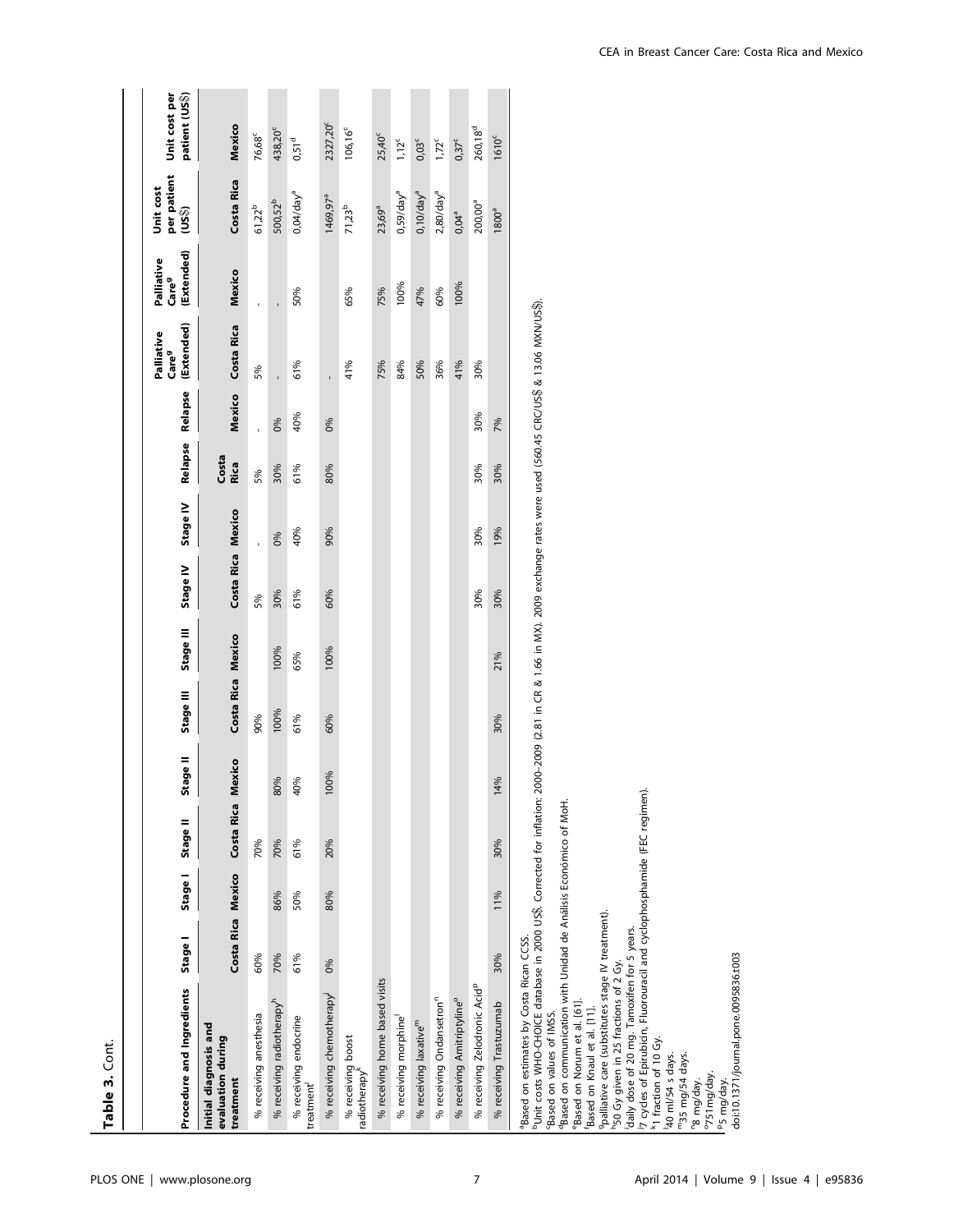

Figure 2. Cost-effectiveness of breast cancer interventions and expansion path according to Incremental Cost-Effectiveness Ratios for Costa Rica. Dotted lines represent cost-effectiveness threshold of 1 and 3 times 2009 GDP/capita, i.e. 6,629 US\$/DALY and 19,888 US\$/DALY [37,38].

doi:10.1371/journal.pone.0095836.g002

CHOICE [8]. Working from a health care perspective we did not take into account travel and opportunity costs.

Cost-effectiveness analysis. The average cost-effectiveness ratio (ACER) of each intervention is calculated by dividing the average costs of the intervention by average number of DALYs averted. These ACERs provide information on the set of interventions a region should finance to maximize health gains. The incremental cost-effectiveness ratios (ICERs) are calculated in relation to the last intervention purchased in each country, by dividing the incremental costs by the incremental health effects. These ICERs are used to establish an expansion path which shows the order in which the various interventions should be introduced if cost-effectiveness is the only consideration [39]. Only interventions with the lowest cost for additional effects are considered on this expansion path. WHO-CHOICE defines interventions that have a cost-effectiveness ratio of less than one times the gross



**Effects per year in DALYs averted** 

Figure 3. Cost-effectiveness of breast cancer interventions and expansion path according to Incremental Cost-Effectiveness Ratios for Mexico. Dotted lines represent cost-effectiveness threshold of 1 and 3 times 2009 GDP/capita, i.e. 8,416 US\$/DALY and 25,249 US\$/DALY [37,38]. doi:10.1371/journal.pone.0095836.g003

**Mexico**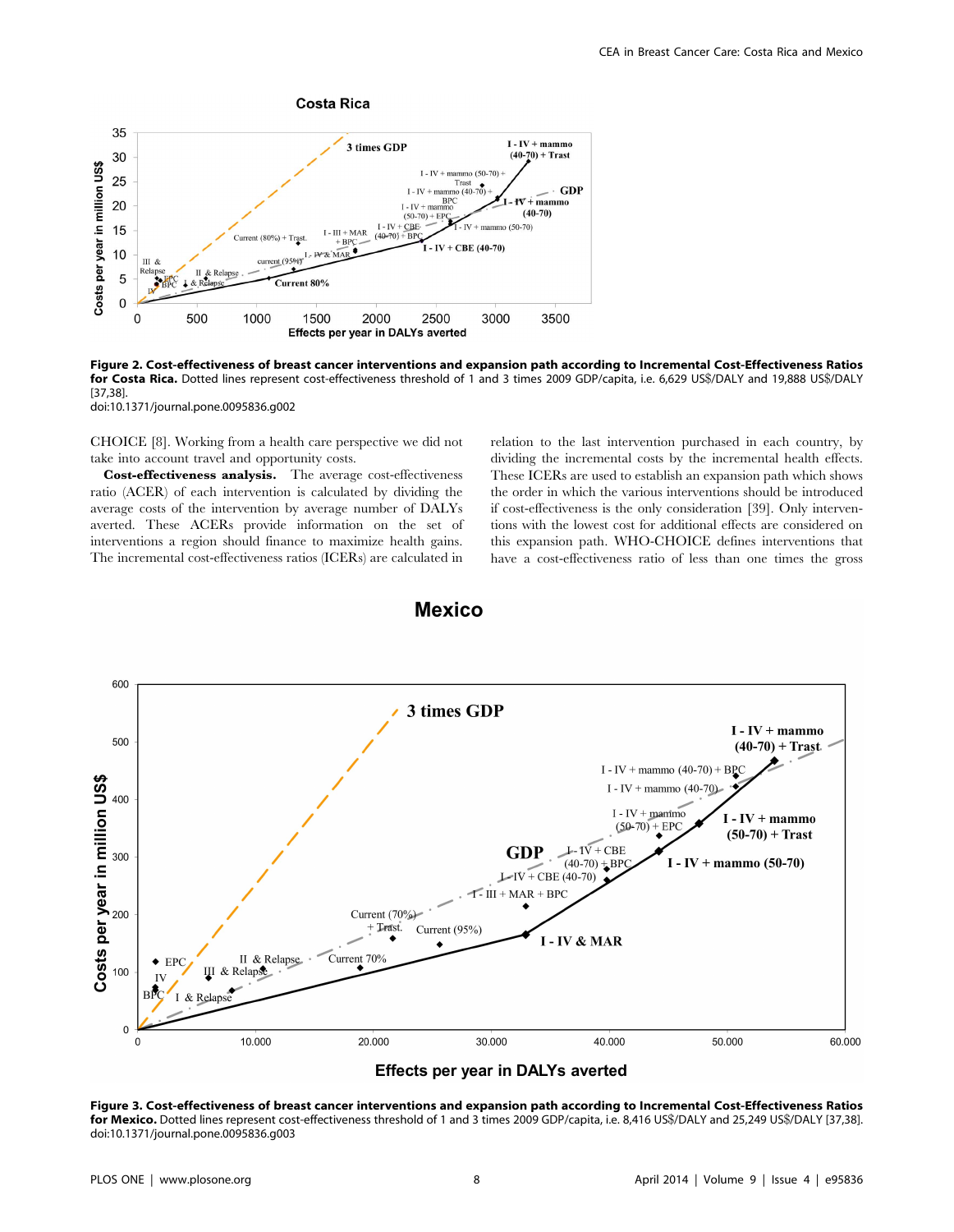| Table 4.        | Costa Rica - Average costs (USS), effects and cost-effectiveness of breast cancer control scenarios per year                                                                                                                                                                                                                                                                                                                                                                                                                           |                      |                                                 |                         |                          |                    |                                        |                         |                         |
|-----------------|----------------------------------------------------------------------------------------------------------------------------------------------------------------------------------------------------------------------------------------------------------------------------------------------------------------------------------------------------------------------------------------------------------------------------------------------------------------------------------------------------------------------------------------|----------------------|-------------------------------------------------|-------------------------|--------------------------|--------------------|----------------------------------------|-------------------------|-------------------------|
|                 |                                                                                                                                                                                                                                                                                                                                                                                                                                                                                                                                        |                      |                                                 |                         |                          |                    |                                        |                         |                         |
| $^{\rm \#}$     | Description of intervention                                                                                                                                                                                                                                                                                                                                                                                                                                                                                                            | Patients per<br>year | Annual patient<br>$\mathsf{costs}^{\mathsf{a}}$ | program costs<br>Annual | training costs<br>Annual | Annual total costs | DALYs averted<br>per year <sup>b</sup> | <b>ACER<sup>c</sup></b> | <b>ICER<sup>d</sup></b> |
|                 | Current country specific situation (80%)                                                                                                                                                                                                                                                                                                                                                                                                                                                                                               | 940                  | 4,569,310                                       | 646,358                 | 6,660                    | 5,222,329          | 1,102                                  | 4,739                   | 4,739                   |
| $\sim$          | Stage I to IV treatment (current)+<br>Trastuzumab (80%)                                                                                                                                                                                                                                                                                                                                                                                                                                                                                | 940                  | 11,708,670                                      | 646,358                 | 6,660                    | 12,361,689         | 1,347                                  | 9,180                   | ≸                       |
| $\mathsf{S}$    | Stage   treatment+relapse (95%)                                                                                                                                                                                                                                                                                                                                                                                                                                                                                                        | 163                  | 2,862,111                                       | 854,431                 | 7,439                    | 3,723,980          | 404                                    | 9,218                   | $\leq$                  |
| 4               | Stage II treatment+relapse (95%)                                                                                                                                                                                                                                                                                                                                                                                                                                                                                                       | 464                  | 4,303,195                                       | 854,431                 | 7,439                    | 5,165,065          | 573                                    | 9,007                   | ₹                       |
| $\overline{5}$  | Stage III treatment+relapse (95%)                                                                                                                                                                                                                                                                                                                                                                                                                                                                                                      | 235                  | 3,884,520                                       | 854,431                 | 7,439                    | 4,746,390          | 193                                    | 24,587                  | $\lessgtr$              |
| $\circ$         | Stage IV treatment (95%)                                                                                                                                                                                                                                                                                                                                                                                                                                                                                                               | 261                  | 3,107,345                                       | 854,431                 | 7,439                    | 3,969,215          | 162                                    | 24,559                  | $\lessgtr$              |
| $\overline{a}$  | Basic Palliative Care (BPC) (95%)                                                                                                                                                                                                                                                                                                                                                                                                                                                                                                      | 261                  | 2,466,328                                       | 1,583,922               | 27,897                   | 4,078,147          | 163                                    | 25,078                  | $\lessgtr$              |
| $\infty$        | Extended Palliative Care (EPC) (95%)                                                                                                                                                                                                                                                                                                                                                                                                                                                                                                   | 261                  | 3,160,703                                       | 2,022,956               | 27,897                   | 5,211,556          | 164                                    | 31,852                  | $\lessgtr$              |
| $\sigma$        | Stage I to IV treatment combined<br>(current 95%)                                                                                                                                                                                                                                                                                                                                                                                                                                                                                      | 1,116                | 5,659,297                                       | 1,421,412               | 7,439                    | 7,088,148          | 1,309                                  | 5,417                   | $\lessgtr$              |
| S               | Biennial mammography screening (50-70)+<br>treatment of stage I to IV (95%)                                                                                                                                                                                                                                                                                                                                                                                                                                                            | 1,116                | 12,498,059                                      | 3,792,653               | 22,317                   | 16,313,029         | 2,619                                  | 6,228                   | ₹                       |
| $\Xi$           | treatment of stage I to IV+Trastuzumab (95%)<br>Biennial mammography screening (50-70)+                                                                                                                                                                                                                                                                                                                                                                                                                                                | 1,116                | 20,438,042                                      | 3,792,653               | 22,317                   | 24,253,012         | 2,886                                  | 8,402                   | $\lessgtr$              |
| $\overline{a}$  | Biennial mammography screening (40-70)+<br>treatment of stage I to IV (95%)                                                                                                                                                                                                                                                                                                                                                                                                                                                            | 1,116                | 17,546,792                                      | 3,792,522               | 22,317                   | 21,361,632         | 3,015                                  | 7,085                   | 13,426                  |
| $\frac{1}{2}$   | treatment of stage I to IV+Trastuzumab (95%)<br>Biennial mammography screening (40-70)+                                                                                                                                                                                                                                                                                                                                                                                                                                                | 1,116                | 25,401,093                                      | 3,792,522               | 22,317                   | 29,215,932         | 3,274                                  | 8,924                   | 30,352                  |
| $\overline{4}$  | Basic awareness outreach program+Mass-media 1,116<br>Awareness Raising (MAR)+treatment of stage I<br>to IV (95%)                                                                                                                                                                                                                                                                                                                                                                                                                       |                      | 6,158,209                                       | 4,519,154               | 11,159                   | 10,688,521         | 1,825                                  | 5,857                   | ₹                       |
| $\frac{5}{2}$   | screening (40-70)+treatment of stage I to IV<br>Biennial Clinical Breast Examination (CBE)<br>(95%)                                                                                                                                                                                                                                                                                                                                                                                                                                    | 1,116                | 9,255,065                                       | 3,576,629               | 20,086                   | 12,851,779         | 2,381                                  | 5,397                   | 5,964                   |
| $\frac{6}{2}$   | MAR+BPC+treatment of stage I to III (95%)                                                                                                                                                                                                                                                                                                                                                                                                                                                                                              | 1,116                | 6,262,398                                       | 4,733,109               | 39,055                   | 11,034,563         | 1,826                                  | 6,044                   | $\lessgtr$              |
| $\overline{1}$  | Biennial CBE Screening+BPC+treatment of<br>stage I to III (95%)                                                                                                                                                                                                                                                                                                                                                                                                                                                                        | 1,116                | 9,422,391                                       | 3,426,610               | 47,982                   | 12,896,984         | 2,382                                  | 5,415                   | $\lessgtr$              |
| $\overline{18}$ | Biennial mammography Screening (40-70)+<br>BPC+treatment stage   to III (95%)                                                                                                                                                                                                                                                                                                                                                                                                                                                          | 1,116                | 17,578,700                                      | 4,170,935               | 50,214                   | 21,799,850         | 3,016                                  | 7,229                   | ₹                       |
| $\overline{6}$  | Biennial mammography Screening (50-70)+<br>EPC+treatment of stage I to III (95%)                                                                                                                                                                                                                                                                                                                                                                                                                                                       | 1,116                | 12,620,626                                      | 4,215,537               | 50,214                   | 16,886,376         | 2,621                                  | 6,444                   | $\lessgtr$              |
|                 | <sup>d</sup> ICER: Incremental cost effectiveness ratio, ratio of additional cost per additional life-year saved when next intervention is added to a mix on the intervention path (additional US\$ per additional DALY saved.)<br>'ACER: Average cost-effectiveness ratio compared to the do nothing-scenario (US\$ per DALY averted).<br>bDALYs, disability-adjusted life-years (age weighted, discounted)<br><sup>a</sup> All costs in this table are in 2009 US\$ (1CRC = 0,001784 US\$).<br>doi:10.1371/journal.pone.0095836.t004 |                      |                                                 |                         |                          |                    |                                        |                         |                         |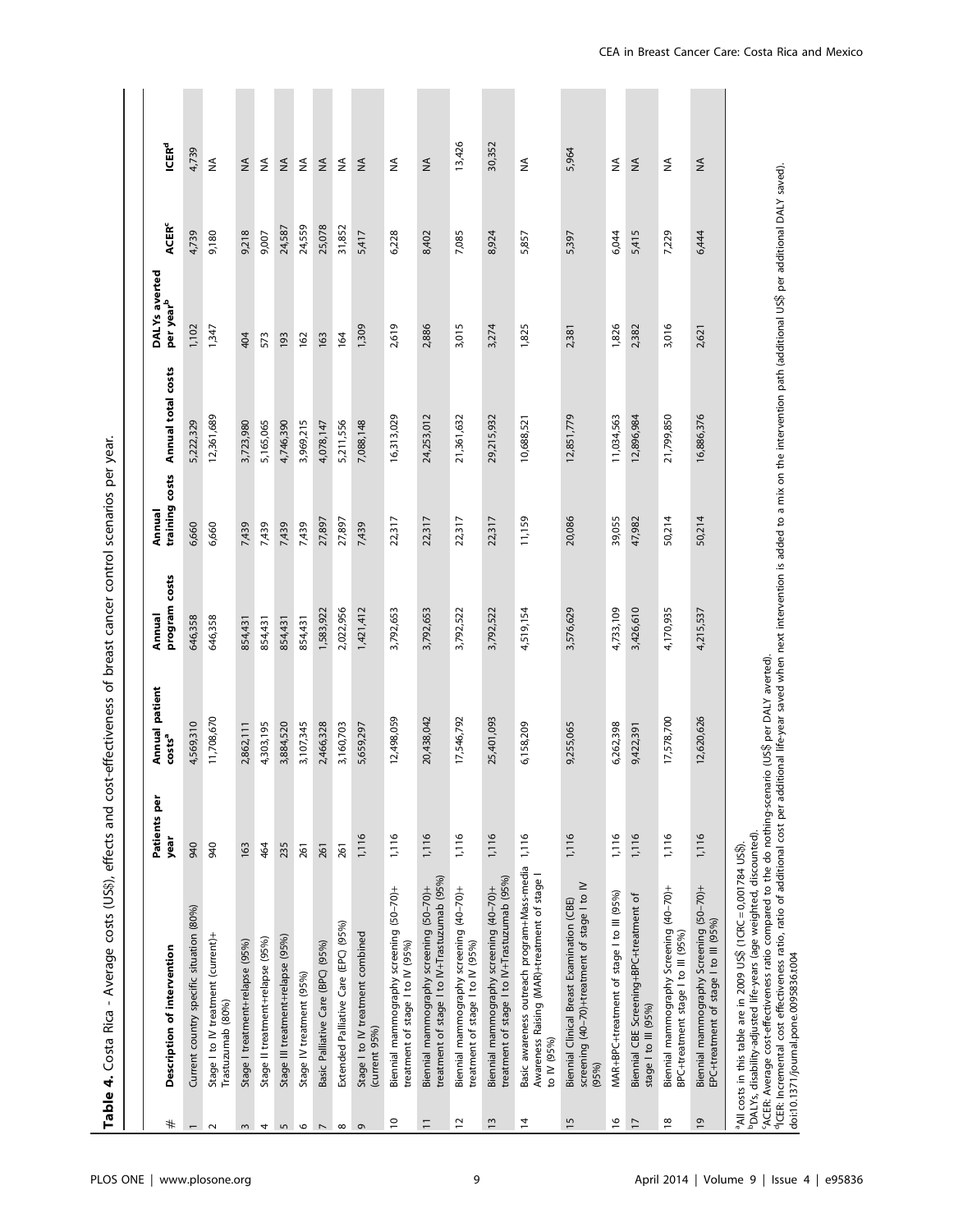|                    | <b>DIIB CIJDIID /(ホウィフ) CICOJ DJDBIDAU</b><br>ソンドミ<br>i                                                                                                                                                                                                                                                                                                                                                                                                                                                                              | じっこつ                        | 로그리 이 그것 나 그것 같은            | うこう<br>Dieses Search    | phonitect Multiply       |                    |                                        |                         |                         |
|--------------------|--------------------------------------------------------------------------------------------------------------------------------------------------------------------------------------------------------------------------------------------------------------------------------------------------------------------------------------------------------------------------------------------------------------------------------------------------------------------------------------------------------------------------------------|-----------------------------|-----------------------------|-------------------------|--------------------------|--------------------|----------------------------------------|-------------------------|-------------------------|
| $^{\rm \#}$        | Description of intervention (coverage<br>level)                                                                                                                                                                                                                                                                                                                                                                                                                                                                                      | <b>Patients per</b><br>year | Annual patient<br>$costs^a$ | Annual program<br>costs | training costs<br>Annual | Annual total costs | DALYs averted<br>per year <sup>b</sup> | <b>ACER<sup>c</sup></b> | <b>ICER<sup>d</sup></b> |
|                    | Current country specific situation (70%)                                                                                                                                                                                                                                                                                                                                                                                                                                                                                             | 12,682                      | 105,806,655                 | 2,015,857               | 18,055                   | 107,840,567        | 18,870                                 | 5,715                   | $\lessgtr$              |
| $\sim$             | Stage I to IV treatment (current)+<br>Trastuzumab (70%)                                                                                                                                                                                                                                                                                                                                                                                                                                                                              | 12,682                      | 156,929,320                 | 2,015,857               | 18,055                   | 158,963,231        | 21,645                                 | 7,344                   | ≨                       |
| $\sim$             | Stage I treatment+relapse (95%)                                                                                                                                                                                                                                                                                                                                                                                                                                                                                                      | 2,375                       | 65,738,476                  | 2,514,872               | 18,958                   | 68,272,306         | 7,993                                  | 8,541                   | ₹                       |
| 4                  | Stage II treatment+relapse (95%)                                                                                                                                                                                                                                                                                                                                                                                                                                                                                                     | 6,815                       | 103,978,996                 | 2,514,872               | 18,958                   | 106,512,826        | 10,629                                 | 10,021                  | $\lessgtr$              |
| $\sqrt{2}$         | Stage III treatment+relapse (95%)                                                                                                                                                                                                                                                                                                                                                                                                                                                                                                    | 5,834                       | 87,447,510                  | 2,514,872               | 18,958                   | 89,981,341         | 6,015                                  | 14,960                  | $\lessgtr$              |
|                    | Stage IV treatment (95%)                                                                                                                                                                                                                                                                                                                                                                                                                                                                                                             | 2,186                       | 71,452,527                  | 2,514,872               | 18,958                   | 73,986,358         | 1,503                                  | 49,231                  | ₹                       |
| $\sim$ $\sim$      | Basic Palliative Care (BPC) (95%)                                                                                                                                                                                                                                                                                                                                                                                                                                                                                                    | 2,186                       | 53,723,979                  | 15,215,345              | 71,094                   | 69,010,419         | 1,513                                  | 45,609                  | $\lessgtr$              |
| $\infty$           | Extended Palliative Care (EPC) (95%)                                                                                                                                                                                                                                                                                                                                                                                                                                                                                                 | 2,186                       | 101,903,885                 | 16,563,415              | 71,094                   | 118,538,394        | 1,523                                  | 77,813                  | ₹                       |
| $\sigma$           | Stage I to IV treatment combined (current<br>95%)                                                                                                                                                                                                                                                                                                                                                                                                                                                                                    | 17,211                      | 144,702,484                 | 3,698,580               | 18,958                   | 148,420,023        | 25,609                                 | 5,796                   | $\frac{4}{2}$           |
| $\overline{c}$     | Biennial mammography screening (50-70)+<br>treatment of stage I to IV (95%)                                                                                                                                                                                                                                                                                                                                                                                                                                                          | 17,211                      | 277,083,624                 | 33,291,106              | 56,875                   | 310,431,605        | 44,192                                 | 7,025                   | 12,718                  |
| $\Xi$              | treatment of stage I to IV+Trastuzumab (95%)<br>Biennial mammography screening (50-70)+                                                                                                                                                                                                                                                                                                                                                                                                                                              | 17,211                      | 324,996,119                 | 33,291,106              | 56,875                   | 358,344,101        | 47,616                                 | 7,526                   | 13,994                  |
| 51                 | Biennial mammography screening (40-70)+<br>treatment of stage I to IV (95%)                                                                                                                                                                                                                                                                                                                                                                                                                                                          | 17,211                      | 389,559,667                 | 33,287,097              | 56,875                   | 422,903,640        | 50,714                                 | 8,339                   | ₹                       |
| 13                 | treatment of stage I to IV+Trastuzumab (95%)<br>Biennial mammography screening (40-70)+                                                                                                                                                                                                                                                                                                                                                                                                                                              | 17,211                      | 434,231,086                 | 33,287,097              | 56,875                   | 467,575,059        | 53,998                                 | 8,659                   | 17,115                  |
| $\overline{4}$     | media Awareness Raising (MAR)+treatment<br>Basic awareness outreach program+Mass-<br>of stage I to IV (95%)                                                                                                                                                                                                                                                                                                                                                                                                                          | 17,211                      | 149,330,033                 | 15,890,849              | 28,438                   | 165,249,320        | 32,908                                 | 5,021                   | 5,021                   |
| $\frac{5}{2}$      | screening (40-70)+treatment of stage I to IV<br>Biennial Clinical Breast Examination (CBE)<br>(95%)                                                                                                                                                                                                                                                                                                                                                                                                                                  | 17,211                      | 227,545,334                 | 32,896,957              | 51,188                   | 260,493,479        | 39,769                                 | 6,550                   | $\lessgtr$              |
| $\frac{\infty}{2}$ | MAR+BPC+treatment of stage I to III (95%)                                                                                                                                                                                                                                                                                                                                                                                                                                                                                            | 17,211                      | 184,908,999                 | 29,692,145              | 99,532                   | 214,700,676        | 32,919                                 | 6,522                   | $\lessgtr$              |
| $\overline{1}$     | Biennial CBE Screening+BPC+treatment of<br>stage   to III (95%)                                                                                                                                                                                                                                                                                                                                                                                                                                                                      | 17,211                      | 247,889,383                 | 31,257,913              | 122,282                  | 279,269,578        | 39,778                                 | 7,021                   | $\lessgtr$              |
| $\overline{18}$    | Biennial mammography Screening (40-70)+<br>BPC+treatment stage I to III (95%)                                                                                                                                                                                                                                                                                                                                                                                                                                                        | 17,211                      | 400,120,033                 | 41,081,697              | 127,970                  | 441,329,699        | 50,722                                 | 8,701                   | ₹                       |
| $\overline{6}$     | Biennial mammography Screening (50–70)+<br>EPC-treatment of stage I to III (95%)                                                                                                                                                                                                                                                                                                                                                                                                                                                     | 17,211                      | 296,212,416                 | 41,169,323              | 127,970                  | 337,509,708        | 44,210                                 | 7,634                   | $\lessgtr$              |
|                    | <sup>d</sup> ICER: Incremental cost effectiveness ratio, ratio of additional cost per additional life-year saved when next intervention is added to a mix on the intervention path (additional US\$ per additional DALY saved).<br>'ACER: Average cost-effectiveness ratio compared to the do nothing-scenario (US\$ per DALY averted)<br>°All costs in this table are in 2009 US\$ (1MXN=0,0765697 US\$).<br><sup>B</sup> DALYs, disability-adjusted life-years (age weighted, discounted)<br>doi:10.1371/journal.pone.0095836.t005 |                             |                             |                         |                          |                    |                                        |                         |                         |

Table 5. Mexico - Average costs (US\$), effects and cost-effectiveness of breast cancer control scenarios per year. Table 5. Mexico - Average costs (US\$), effects and cost-effectiveness of breast cancer control scenarios per year.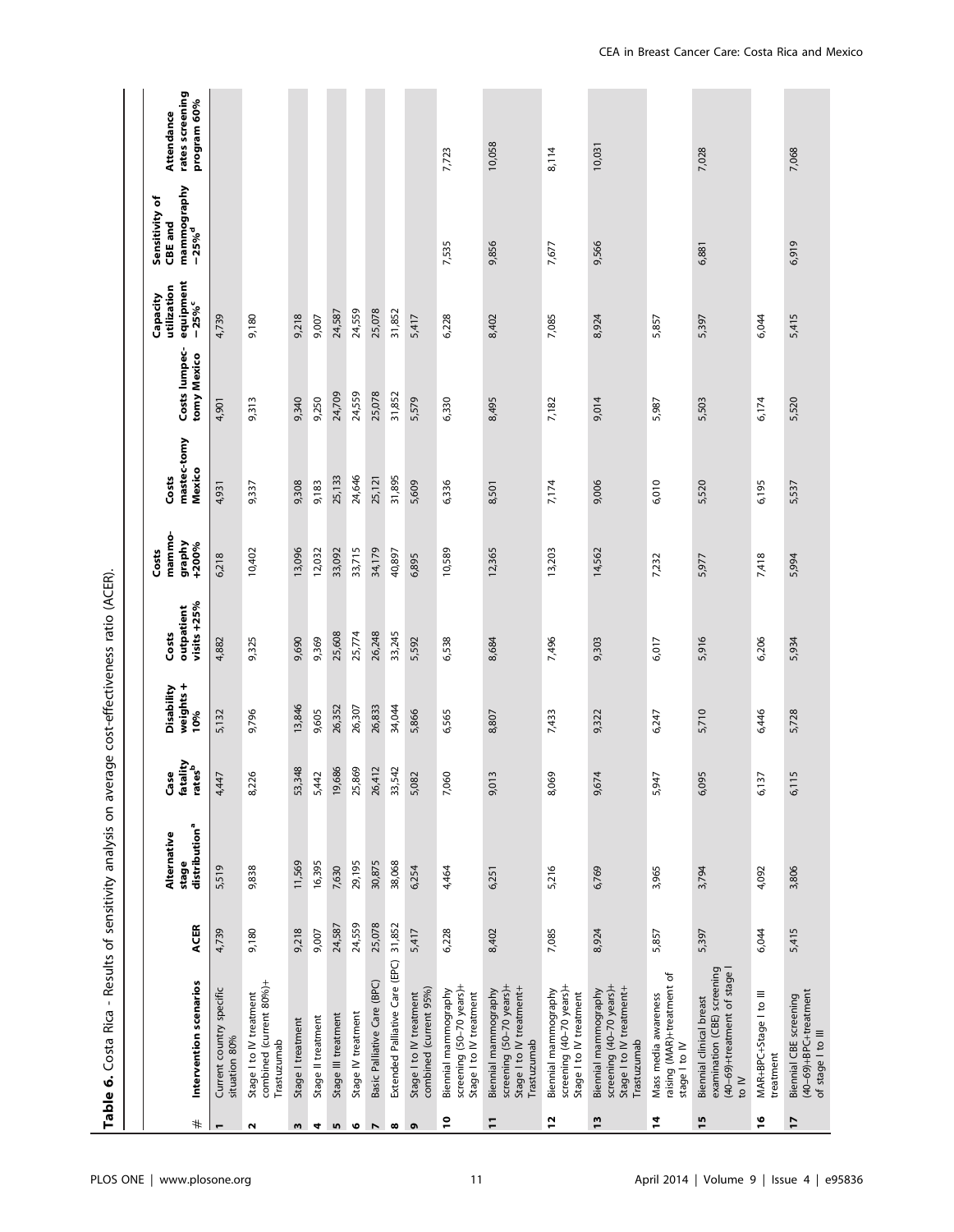|               | Table 6. Cont.                                                                                                                                                                                                                                                                                                                                                                                                                                                    |             |                                                   |                                        |                                       |                                      |                                    |                 |                                                    |                                   |                                                                                 |                           |
|---------------|-------------------------------------------------------------------------------------------------------------------------------------------------------------------------------------------------------------------------------------------------------------------------------------------------------------------------------------------------------------------------------------------------------------------------------------------------------------------|-------------|---------------------------------------------------|----------------------------------------|---------------------------------------|--------------------------------------|------------------------------------|-----------------|----------------------------------------------------|-----------------------------------|---------------------------------------------------------------------------------|---------------------------|
| #             | Intervention scenarios                                                                                                                                                                                                                                                                                                                                                                                                                                            | <b>ACER</b> | distribution <sup>a</sup><br>Alternative<br>stage | fatality<br>rates <sup>b</sup><br>Case | <b>Disability</b><br>weights +<br>10% | visits $+25%$<br>outpatient<br>Costs | mammo-<br>graphy<br>+200%<br>Costs | Mexico<br>Costs | mastec-tomy Costs lumpec- equipment<br>tomy Mexico | utilization<br>Capacity<br>$-25%$ | mammography rates screening<br>Sensitivity of<br>CBE and<br>$-25%$ <sup>d</sup> | program 60%<br>Attendance |
| $\frac{8}{2}$ | treatment of stage I to III<br>screening (40-69)+BPC+<br>Biennial mammography                                                                                                                                                                                                                                                                                                                                                                                     | 7,229       | 5,323                                             | 8,232                                  | 7,583                                 | 7,641                                | 13,345                             | 7,318           | 7,326                                              | 7,229                             | 7,836                                                                           | 8,284                     |
| o,            | treatment of stage I to III<br>Biennial mammography<br>screening (50-69)+EPC+                                                                                                                                                                                                                                                                                                                                                                                     | 6,444       | 4,619                                             | 7,304                                  | 6,792                                 | 6,756                                | 10,803                             | 6,551           | 6,545                                              | 6,444                             | 7,815                                                                           | 8,013                     |
|               | $^d$ Alternative assumptions on effectiveness of awareness interventions ( $-25\%$ ), sensitivity of CBE, and stage shifts of CBE screening.<br>PAlternative Case Fatality rates; 0,0174 stage 1, 0,0284 stage II, 0,0832 stage III, 0,2855 stage IV [24].<br><sup>a</sup> Alternative stage distribution: 9.4% stage l, 14.2% stage ll, 58.0% stage ll!<br>Mechanical equipment (e.g. mammography machines, CT, X-ray).<br>doi:10.1371/journal.pone.0095836.t006 |             |                                                   |                                        | , 18.4% stage IV [7].                 |                                      |                                    |                 |                                                    |                                   |                                                                                 |                           |

CEA in Breast Cancer Care: Costa Rica and Mexico

domestic product (GDP) per capita as very cost-effective, and those with a ratio that falls between one and three times the GDP per capita as cost-effective [40]. In Costa Rica, this means that interventions that cost less than US\$6,629 per DALY averted can be considered very cost-effective, and interventions that cost between US\$6,629 and US\$19,888 per DALY averted can be considered cost-effective. For Mexico these thresholds are US\$8,416 and US\$25,249 per DALY averted, respectively.

Sensitivity analysis. In line with Zelle et al. we performed a deterministic sensitivity analysis for both Costa Rica and Mexico to assess the impact of key parameters on our cost-effectiveness estimates [22]. In both countries we increased the DW's with 10%. Whereas costs of outpatient visits were increased by 25%, we raised the costs of mammography with 200%. In estimating the impact of various screening interventions we decreased the sensitivity of CBE and mammography by 25% and assumed attendance rates of screening of 60%. When available we also used alternative stage distributions for the current situation and different CFs. The unit costs for surgical procedures Costa Rica were much lower than those of Mexico. To test the impact of this we substituted these costs with the Mexican values.

## Results

Tables 4 and 5 show the results for respectively Costa Rica and Mexico. Both costs, effects and cost-effectiveness are presented. In Figures 2 and 3 these results are presented graphically and the expansion paths are shown as black lines.

## Costa Rica

Table 4 shows the annual number of DALYs averted in treating the individual stages I–IV to vary between 193 (stage III) and 573 (stage II). Jointly these interventions in each stage can avert almost 1,400 DALYs per year. Adding palliative care only averts a small number of DALYs. The costs of treating the individual stages range between approximately US\$4 million and US\$5 million per year. Adding basic and extensive palliative care programs to stage IV treatment adds approximately US\$0.1 and US\$1 million to the yearly costs of stage IV treatment. At the 80% coverage level the current country situation in Costa Rica is highly cost-effective with an ICER below the country's GDP per capita, i.e. US\$4,739/ DALY. In expanding Costa Rica's breast cancer services, our analysis shows that treatment of all stages plus a CBE screening program targeting women between 40 and 70 years of age (I–IV+ CBE (40–70)) is the next best option. At a total yearly cost of almost US\$13 million, CBE averts 2,381 DALYs per year. This can be considered a very cost-effective intervention as the ICER of this intervention is below one time Costa Rica's GDP per DALY.

From figure 2 it follows that although the ACER of implementing mammography screening for women between 50– 70 years is still below Costa Rica's GDP per capita per DALY, the ICER (as compared to CBE screening) is not lower than this threshold (i.e. the slope of the expansion path is steeper than US\$6,629/DALY). While still considered a cost-effective intervention, mammography screening in age group 50–69 averts 2,619 DALYs per year at a yearly cost of US\$16 million. Increasing the age group for mammography screening to women between 40–70 years shows a similar trend, i.e. averting 3,015 DALYs at an annual cost of US\$21 million can be considered costeffective. Adding Trastuzumab to this intervention, while resulting in the highest number of DALYs averted per year, i.e. 3,274 DALYs at a total yearly cost of US\$29 million, is not considered cost-effective as its ICER is above the three times GDP per DALY threshold.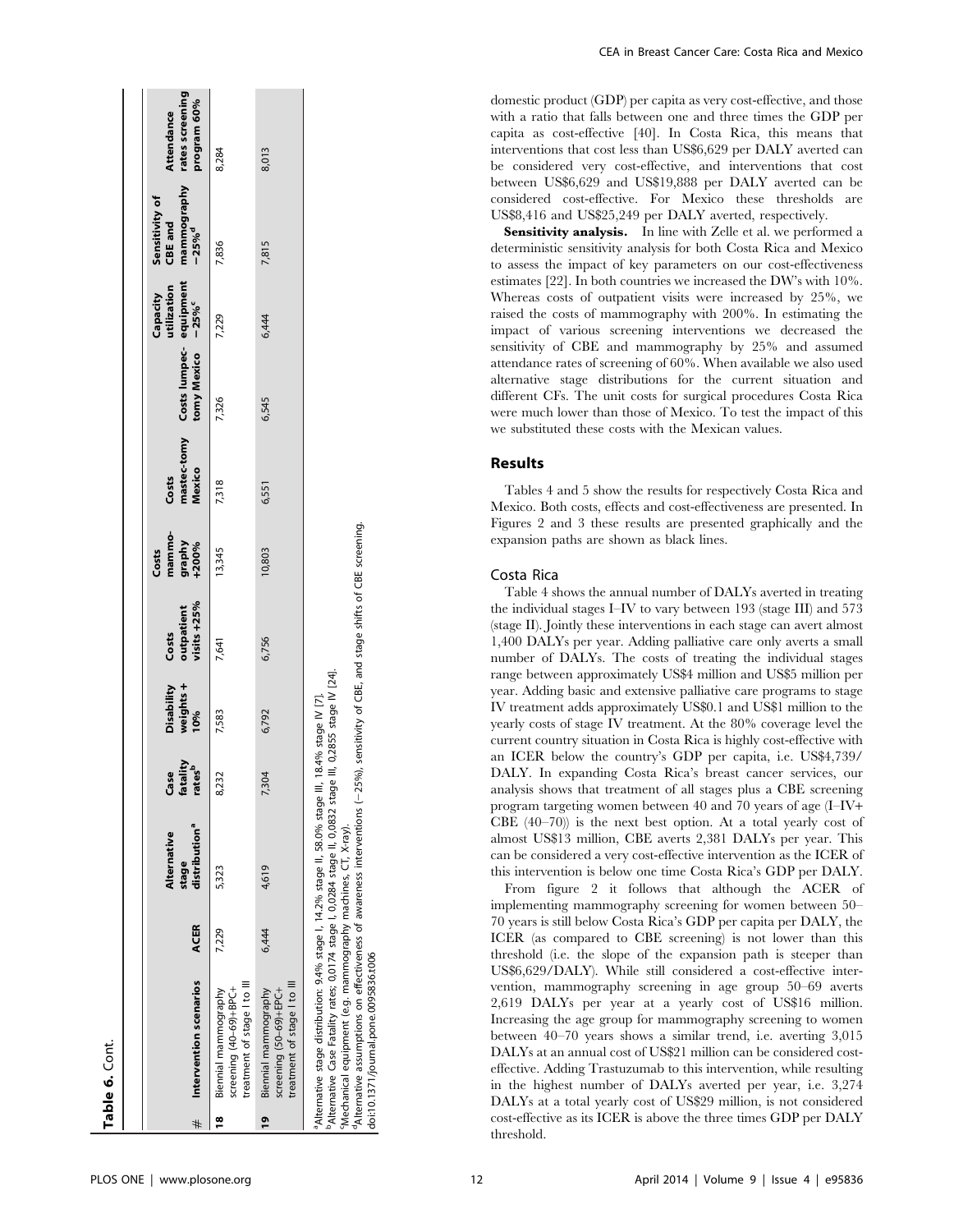|                   | Table 7. Mexico- Results of sensitivity analysis on averag                                          |             |                                                   | $\mathbb U$                                       | cost-effectiveness ratio (ACER)                   |                                        |                                |                                      |                                    |                                                |                                                               |                                              |
|-------------------|-----------------------------------------------------------------------------------------------------|-------------|---------------------------------------------------|---------------------------------------------------|---------------------------------------------------|----------------------------------------|--------------------------------|--------------------------------------|------------------------------------|------------------------------------------------|---------------------------------------------------------------|----------------------------------------------|
| $\ast$            | Intervention scenarios                                                                              | <b>ACER</b> | distribution <sup>a</sup><br>Alternative<br>stage | Alternative<br>stage<br>distribution <sup>b</sup> | distribution <sup>c</sup><br>Alternative<br>stage | fatality<br>rates <sup>d</sup><br>Case | weights +<br>Disability<br>10% | visits $+25%$<br>outpatient<br>Costs | mammo-<br>graphy<br>+200%<br>Costs | equipment<br>utilization<br>Capacity<br>$-25%$ | mammography<br>–25% <sup>f</sup><br>Sensitivity of<br>CBE and | rates screening<br>program 60%<br>Attendance |
| $\blacksquare$    | Current country specific<br>situation 70%                                                           | 5,715       | 6,081                                             | 6,576                                             | 5,742                                             | 7,696                                  | 7,764                          | 5,865                                | 6,861                              | 5,713                                          |                                                               |                                              |
| $\mathbf{\Omega}$ | combined (current 70%)+<br>Stage I to IV treatment<br>Trastuzumab                                   | 7,344       | 7,405                                             | 7,330                                             | 7,513                                             | 9,031                                  | 8,768                          | 7,482                                | 8,400                              | 7,342                                          |                                                               |                                              |
| w                 | Stage   treatment                                                                                   | 8,541       | 11,835                                            | 11,407                                            | 9,745                                             | 19,263                                 | 11,997                         | 8,933                                | 11,407                             | 8,534                                          |                                                               |                                              |
| 4                 | Stage II treatment                                                                                  | 10,021      | 9,613                                             | 9,026                                             | 16,334                                            | 11,433                                 | 14,721                         | 10,326                               | 12,416                             | 10,014                                         |                                                               |                                              |
| <b>In</b>         | Stage III treatment                                                                                 | 14,960      | 12,661                                            | 15,139                                            | 9,786                                             | 18,509                                 | 31,038                         | 15,515                               | 19,071                             | 14,950                                         |                                                               |                                              |
| o                 | Stage IV treatment                                                                                  | 49,231      | 55,817                                            | 169,157                                           | 37,773                                            | 46,698                                 | 52,548                         | 51,336                               | 63,668                             | 49,192                                         |                                                               |                                              |
| $\overline{a}$    | Basic Palliative Care (BPC)                                                                         | 45,609      | 53,896                                            | 195,026                                           | 31,995                                            | 43,268                                 | 48,621                         | 47,661                               | 59,946                             | 45,569                                         |                                                               |                                              |
| $\infty$          | Extended Palliative Care<br>(EPC)                                                                   | 77,813      | 85,844                                            | 229,906                                           | 62,358                                            | 73,858                                 | 82,886                         | 80,085                               | 92,056                             | 77,774                                         |                                                               |                                              |
| G                 | combined (current 95%)<br>Stage I to IV treatment                                                   | 5,796       | 6,168                                             | 6,673                                             | 5,820                                             | 7,804                                  | 7,874                          | 5,946                                | 6,942                              | 5,793                                          |                                                               |                                              |
| $\mathsf{S}$      | screening (50-70 years)+<br>Biennial mammography<br>Stage I to IV treatment                         | 7,025       | 5,703                                             | 61<br>$\infty$                                    | 4,043                                             | 9,059                                  | 7,649                          | 7,397                                | 11,541                             | 7,023                                          | 10,041                                                        | 10,567                                       |
| $\overline{1}$    | screening (50-70 years)+<br>Stage I to IV treatment+<br>Biennial mammography<br>Trastuzumab         | 7,526       | 6,261                                             | 8,495                                             | 4,607                                             | 9,462                                  | 8,108                          | 7,526                                | 7,526                              | 7,526                                          | 10,051                                                        | 10,460                                       |
| 51                | screening (40-70 years)+<br>Biennial mammography<br>Stage I to IV treatment                         | 8,339       | 6,992                                             | 25<br>$\frac{4}{9}$                               | 5,169                                             | 10,572                                 | 8,945                          | 8,863                                | 15,109                             | 8,338                                          | 9,525                                                         | 10,509                                       |
| <u>13</u>         | screening (40-70 years)+<br>Stage I to IV treatment+<br>Biennial mammography<br>Trastuzumab         | 8,659       | 7,377                                             | 9,599                                             | 5,602                                             | 10,859                                 | 9,226                          | 9,148                                | 14,974                             | 8,658                                          | 9,821                                                         | 10,688                                       |
| 4                 | raising (MAR)+treatment<br>Mass media awareness<br>of stage I to IV                                 | 5,021       | 3,656                                             | 6,503                                             | 2,293                                             | 6,604                                  | 5,799                          | 5,172                                | 6,186                              | 5,019                                          |                                                               |                                              |
| 15                | treatment of stage I to IV<br>Biennial clinical breast<br>screening $(40-69)+$<br>examination (CBE) | 6,550       | 5,149                                             | 7,837                                             | 3,510                                             | 8,579                                  | 7,246                          | 7,218                                | 7,097                              | 6,549                                          | 11,097                                                        | 11,711                                       |
| ە;                | MAR+BPC+Stage I to III<br>treatment                                                                 | 6,522       | 4,751                                             | 8,452                                             | 2,981                                             | 8,661                                  | 7,531                          | 6,671                                | 7,613                              | 6,520                                          |                                                               |                                              |
| 77                | (40-69)+BPC+treatment of<br>Biennial CBE screening<br>stage I to III                                | 7,021       | 5,519                                             | 102<br>$\frac{4}{8}$                              | 3,763                                             | 9,195                                  | 7,766                          | 7,690                                | 7,568                              | 7,019                                          | 12,194                                                        | 12,893                                       |
|                   |                                                                                                     |             |                                                   |                                                   |                                                   |                                        |                                |                                      |                                    |                                                |                                                               |                                              |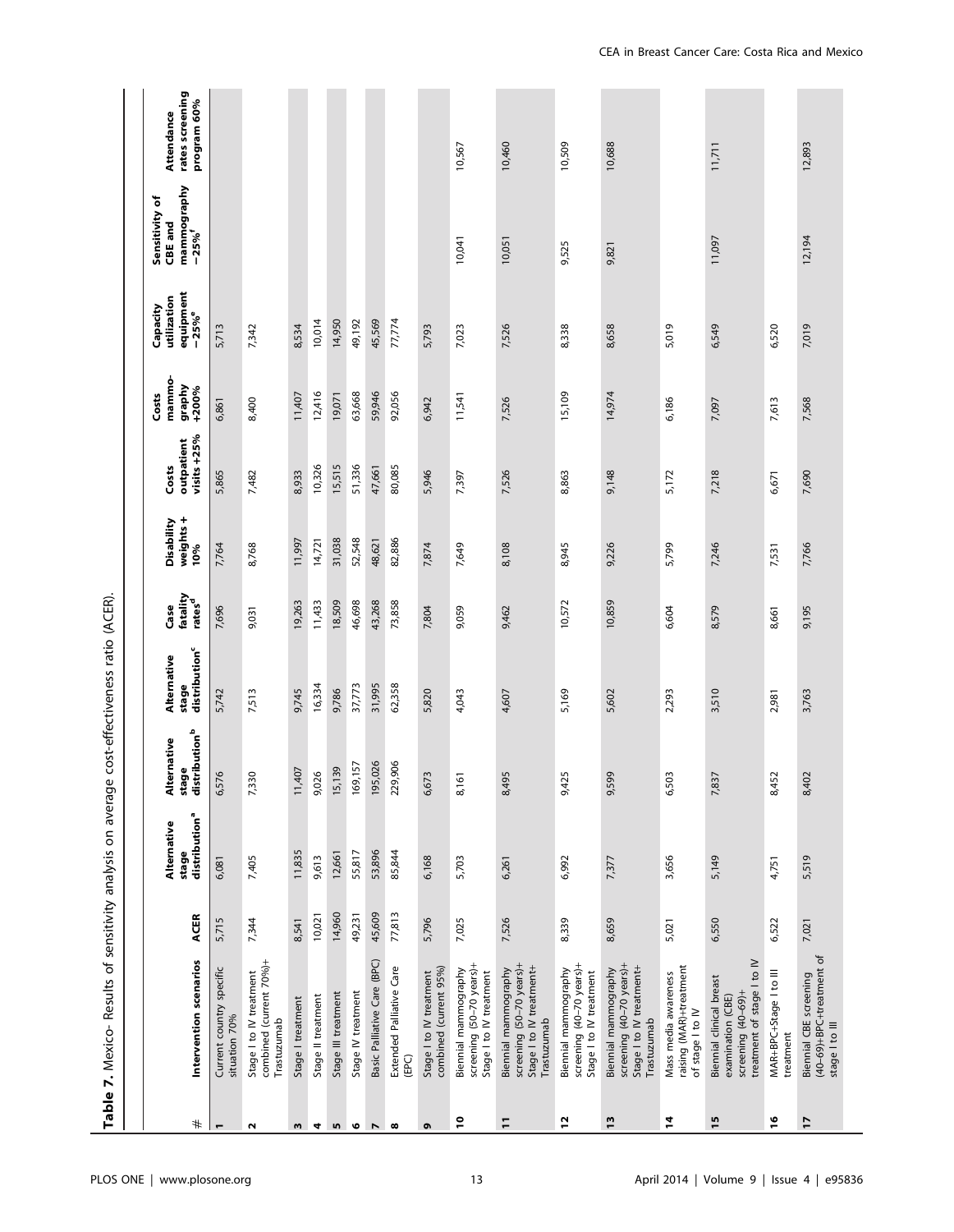|   | Table 7. Cont.                                                                                                                                                                                                                                                                                                                                                                                                                                                                                                                                                    |             |                                                   |                                                         |                                                   |                                        |                                   |                                    |                                    |                                               |                                                               |                                              |
|---|-------------------------------------------------------------------------------------------------------------------------------------------------------------------------------------------------------------------------------------------------------------------------------------------------------------------------------------------------------------------------------------------------------------------------------------------------------------------------------------------------------------------------------------------------------------------|-------------|---------------------------------------------------|---------------------------------------------------------|---------------------------------------------------|----------------------------------------|-----------------------------------|------------------------------------|------------------------------------|-----------------------------------------------|---------------------------------------------------------------|----------------------------------------------|
|   |                                                                                                                                                                                                                                                                                                                                                                                                                                                                                                                                                                   |             |                                                   |                                                         |                                                   |                                        |                                   |                                    |                                    |                                               |                                                               |                                              |
|   | Intervention scenarios                                                                                                                                                                                                                                                                                                                                                                                                                                                                                                                                            | <b>ACER</b> | distribution <sup>a</sup><br>Alternative<br>stage | distribution <sup>b</sup><br><b>Alternative</b><br>tage | distribution <sup>c</sup><br>Alternative<br>stage | Case<br>fatality<br>rates <sup>d</sup> | Disability<br>weights +<br>$10\%$ | outpatient<br>visits +25%<br>Costs | mammo-<br>graphy<br>+200%<br>Costs | equipment<br>-25%°<br>utilization<br>Capacity | mammography<br>–25% <sup>f</sup><br>Sensitivity of<br>CBE and | rates screening<br>program 60%<br>Attendance |
| ≌ | treatment of stage I to III<br>screening (40-69)+BPC+<br>Biennial mammography                                                                                                                                                                                                                                                                                                                                                                                                                                                                                     | 8,701       | 7,296                                             | 836<br>ō                                                | 5,394                                             | 11,023                                 | 9,333                             | 9,226                              | 15,490                             | 8,700                                         | 10,010                                                        | 11,103                                       |
| ø | treatment of stage I to III<br>Biennial mammography<br>screening (50-69)+EPC+                                                                                                                                                                                                                                                                                                                                                                                                                                                                                     | 7,634       | 6,200                                             | 8,874                                                   | 4,395                                             | 9,844                                  | 8,312                             | 8,009                              | 12,149                             | 7,633                                         | 11,152                                                        | 11,765                                       |
|   | Alternative assumptions on effectiveness of awareness interventions (-25%), sensitivity of CBE, and stage shifts of CBE screening.<br>Unidad de Análisis Económico - 8.4% stage I, 38.5% stage II, 42.5% stage III, 10.6% stage IV [42].<br><sup>d</sup> Alternative Case Fatality rates: 0,013 stage 1, 0,042 stage II, 0,102 stage 1<br>"Mechanical equipment (e.g. mammography machines, CT, X-ray).<br>59.4% stage 1, 14.2% stage II, 58.0% stage III, 18.4% stage IV [7].<br><sup>b</sup> 9.7% stage 1, 52.7% stage II, 34.8% stage III, 2.8% stage IV [41]. |             |                                                   | II, 0,266 stage IV [35].                                |                                                   |                                        |                                   |                                    |                                    |                                               |                                                               |                                              |

The combinations of various interventions are all close to the expansion path meaning they avert DALYs at a slightly less favorable ICER but could nevertheless be meaningful to implement. For example, expanding the current program's coverage to reach 95% or implementing a Mass-media Awareness Raising program (MAR), could be interesting options if the available budget is not sufficient to implement a screening strategy.

### Mexico

Table 5 shows that the annual number of DALYs averted in the individual stages I–IV varies between 1,503 (stage IV) and 10,629 (stage II). Jointly these interventions in each stage avert approximately 26,000 DALYs per year. The addition of palliative care does not gain much health.

With an ACER of US\$5,715 the current situation with 70% coverage is very cost-effective. The analysis shows it is better to increase the coverage level of the current intervention to 95% instead of adding Trastuzumab. In our analysis, implementing a program of Mass-media awareness raising (MAR) buys health most efficiently. Our results show that MAR averts 32,908 DALYs per year at a yearly cost of US\$165 million, which leads to an ACER of US\$5,021 per DALY averted. When a higher budget would be available, implementing mammography screening for women aged 50–70 would be the first next step. This intervention averts 44,192 DALYs per year at an estimated yearly cost of US\$310 million. Even more resources would allow to subsequently add Trastuzumab and increase the age group to 40–70. These interventions fill out the expansion path and avert 47,616 and 50,714 DALYs per year at an estimated yearly cost of US\$358 and US\$471 million respectively. It should be noted that a CBE screening program, with an expected health gain of 39,769 DALYs averted at a cost of US\$260 million, could be an interesting 'in-between' option.

## Sensitivity analysis

Sensitivity analysis showed our results to be particularly sensitive to different assumptions on stage distribution at presentation and case fatality rates (tables 6 and 7). The Costa Rican CFs we obtained from Ortiz [24] differed strongly from those we deem to reflect technical efficiency [7,22]. Using these CFs causes the ACERs to vary between minus 82.7% for stage I and plus 65.5% for stage II. With regards to the current stage distribution, for Costa Rica we used the distribution from Groot et al. [7]. With this less favorable stage distribution, the current country situation was not part of the expansion path anymore. Rather, the CBE screening program now became the most cost-effective.

For Mexico we ran the model with three different current stage distributions obtained from different studies [7,41,42]. These different stage distributions caused the ACERs to increase between 0–15%. When using the higher CFs from Salomon et al. [35] for the intervention scenarios, the ACERs increased to a larger extent (34.7% for the current country situation).

For both countries, changes in the other parameters also led to different outcomes although their impact was smaller. For example, in Costa Rica the WHO default unit costs for a mastectomy or a lumpectomy were relatively low. Unable to obtain these unit costs from Costa Rica, using the higher Mexican unit costs showed their impact on the ACERs to be marginal.

#### **Discussion**

Our results indicate that in both Costa Rica and Mexico treating stage IV disease only, or treating stage IV and providing basic or extended palliative care is not cost-effective. In general,

doi:10.1371/journal.pone.0095836.t007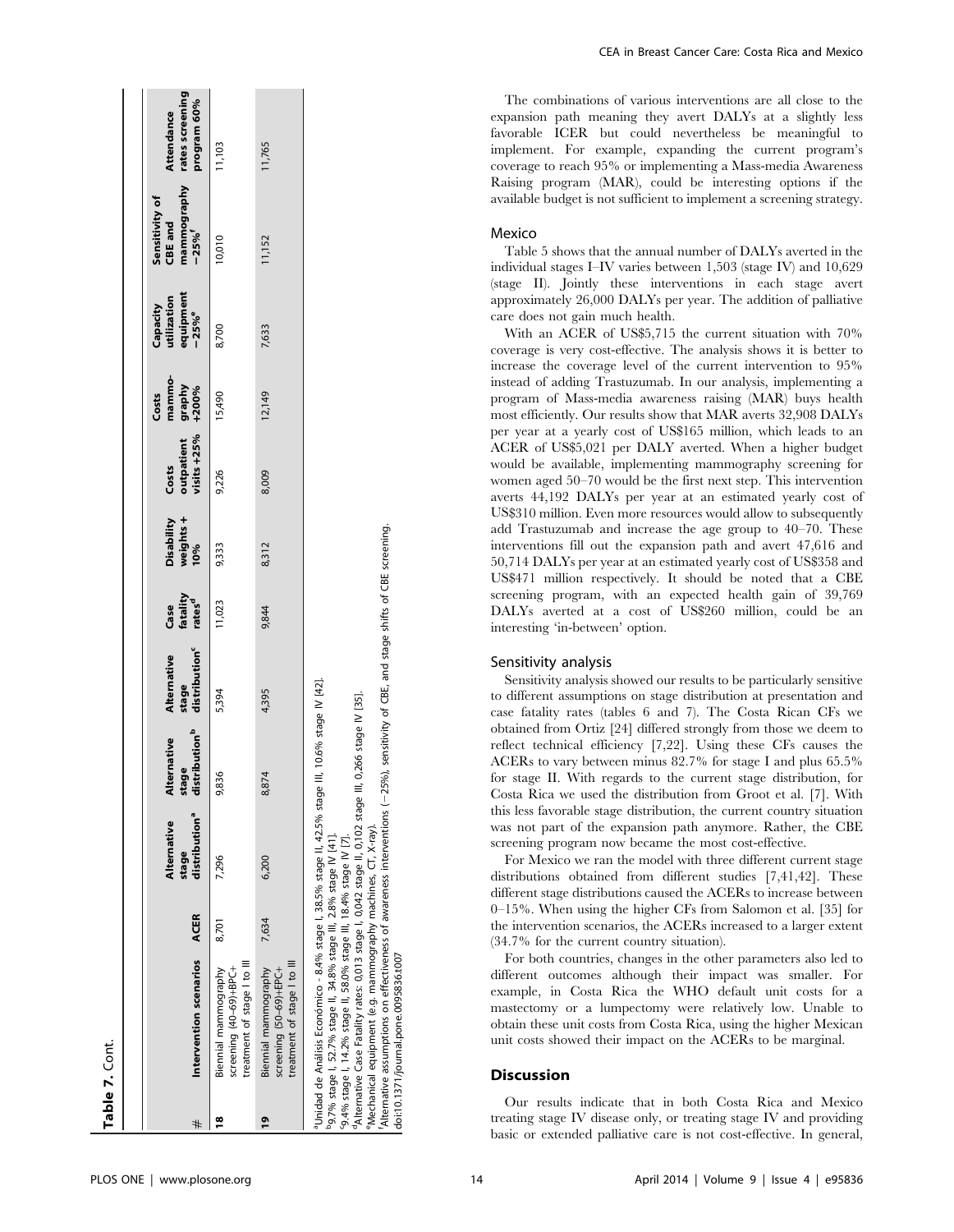interventions ensuring more patients to present at the hospital in earlier stages seem the most cost-effective.

These results are in line with other studies which find mammography screening for women aged 50–70 to be costeffective in sub-Saharan Africa and South East Asia [7,43]. Although Ginsberg et al. did not study the cost-effectiveness of clinical breast examination or other awareness raising programs, they acknowledge less expensive means of early detection in limited resource settings could be cost-effective in LMICs [43]. When modeling the expected outcomes of such strategies - though based on limited evidence - Zelle et al. find that CBE screening or mass media awareness raising interventions seem indeed costeffective in Ghana [22].

Although mammography interventions can be considered costeffective, their total annual costs (budget impact) are high and may therefore not be appropriate for wide scale implementation.

If the necessary resources are not available both countries could choose to lower coverage levels or implement interventions with comparable ACERs (buying health just as efficiently) but with lower budget impact. For Costa Rica, our analysis shows the most cost-effective option for expanding the current breast cancer services would be a CBE screening program combined with treatment of all stages. The yearly costs of this program are about US\$12 million. In 2009, the per capita health expenditure in Costa Rica was US\$660 (10.3% of total GDP) [37]. With a population of approximately 4.5 million, implementing a CBE screening program would add US\$2.82 to this amount (0.43% increase). Although this increase may seem feasible, the implementation and effectiveness of this program is highly dependent on the availability of human resources and the capacity of the healthcare system to refer and treat all new-found cases [44–46]. Also, if the implementation of a CBE screening program would be unfeasible, MAR could be an interesting option as it is slightly less costeffective but has a smaller yearly budget impact (US\$10 million). Yet, the very limited evidence on MAR's effectiveness requires our estimates to be interpreted with caution. Implementing a screening program for which the evidence base is stronger (e.g. mammography for women between 50–70 years of age) could be recommended if the yearly costs of US\$16 million are affordable. Mammography screening in age group 40–70 costs much more (about US\$21 million) and is therefore less economically attractive.

The Mexican MoH already decided to start increasing the use of the available infrastructure and mammography equipment for the population most at risk (women 50 to 70 years old and women with more than two risk factors). The gradual expansion will give enough time to train the required human resources. From our analysis the yearly costs of a mammography screening program for women 50–70 years of age at 95% coverage eventually would be US\$310 million per year, a threefold increase over the current scenario. Next, once a reasonable increase on coverage would be reached the Mexican MoH plans to increase the coverage rate to women between 40–49 years of age [47]. According to our estimates the yearly costs of implementing such a program would be US\$422 million. With approximately 110 million inhabitants and a per capita health expenditure of US\$525 in 2009 (6.43% of total GDP) [37], implementing these programs would add US\$2.82 (0.54% increase) and US\$3.84 (0.72% increase) respectively to per capita health expenditure.

However, our analysis shows perhaps that strengthening actual MAR or CBE screening programs to be a more attractive first step in improving breast cancer services from an economic perspective. With yearly costs of US\$165 and US\$260 million if started from zero, the strengthening of existing programs is more affordable and more politically feasible as it would represent modest increases to existing budgets.

One of the principal questions we received from policy makers in both Costa Rica and Mexico concerned the addition of Trastuzumab to the treatment regimens. In Costa Rica we assumed 30% of the breast cancer patients have overexpression of the HER2/neu+ gene and are eligible for Trastuzumab [48]. As a result of adding Trastuzumab, in Costa Rica between 230–270 extra DALYs/year are averted at an additional cost of approximately US\$7 million per year. For Mexico we obtained the actual proportion of patients receiving Trastuzumab in IMSS. Here the health gains comprise between 2,800 and 3,400 extra DALYs/ year averted and the additional costs fall between US\$45–51 million. It is worth noting that in Mexico Trastuzumab is already provided as part of the treatment for all eligible women in stages I to IV. Our analysis shows the addition of this bio-pharmaceutical to increase the cost of treatment of stages I to IV by more than 48%, generating the need of developing public policies focused on negotiating price reductions that can contribute to the mid- and long-term financial sustainability. The use of tools as the ones presented in this paper can provide technical evidence on the benchmark price that the Mexican health system could use in negotiations considering the threshold of one times the GDP per capita.

The limitations regarding the model are essentially the same as those reported in previous studies [7,22]. First, as evidence on the effectiveness of awareness raising, CBE and mammography screening in Costa Rica and Mexico were absent, we relied on the same model approach as used by Zelle et al. [22]. Second, when calculating unit costs for Mexico we did not account for the mark up of transportation costs (as generally recommended by WHO-CHOICE) and did not include the costs of facilities. Including these costs would have probably resulted in slightly higher unit costs. Third, in adopting a health care perspective we did not take into account travel and opportunity costs. Including these costs would probably have increased costs generally. Fourth, we did not carry out a probabilistic sensitivity analysis. Carrying out such analysis would have shown worse ACERs when parameters are jointly changed in the negative direction (i.e. higher CFs and costs/worse stage distribution). Nonetheless, our deterministic sensitivity analysis shows the direction in which ACERs would change is clear and our general conclusions remain the same although the ranges of several ACERs are overlapping. The limitations fit within the overall goal of WHO-CHOICE which is to provide general indications of cost-effectiveness, i.e. not precise estimates of specific interventions.

In summary, for improving their current breast cancer control programs, our analysis suggests that both Costa Rica and Mexico would benefit from implementing strategies that advance early detection. For these countries, a mass-media awareness raising program and/or a CBE screening program coupled with treatment of all stages and careful monitoring and evaluation could be feasible options. If these strategies are implemented, the provision of breast cancer diagnostic, referral, treatment and, when possible, basic palliative care services is essential and should be facilitated simultaneously.

## Author Contributions

Conceived and designed the experiments: LMN SGZ. Performed the experiments: LMN SGZ. Analyzed the data: LMN SGZ. Contributed reagents/materials/analysis tools: CGD GRP BRHB ERS. Wrote the paper: LMN SGZ FFHR.